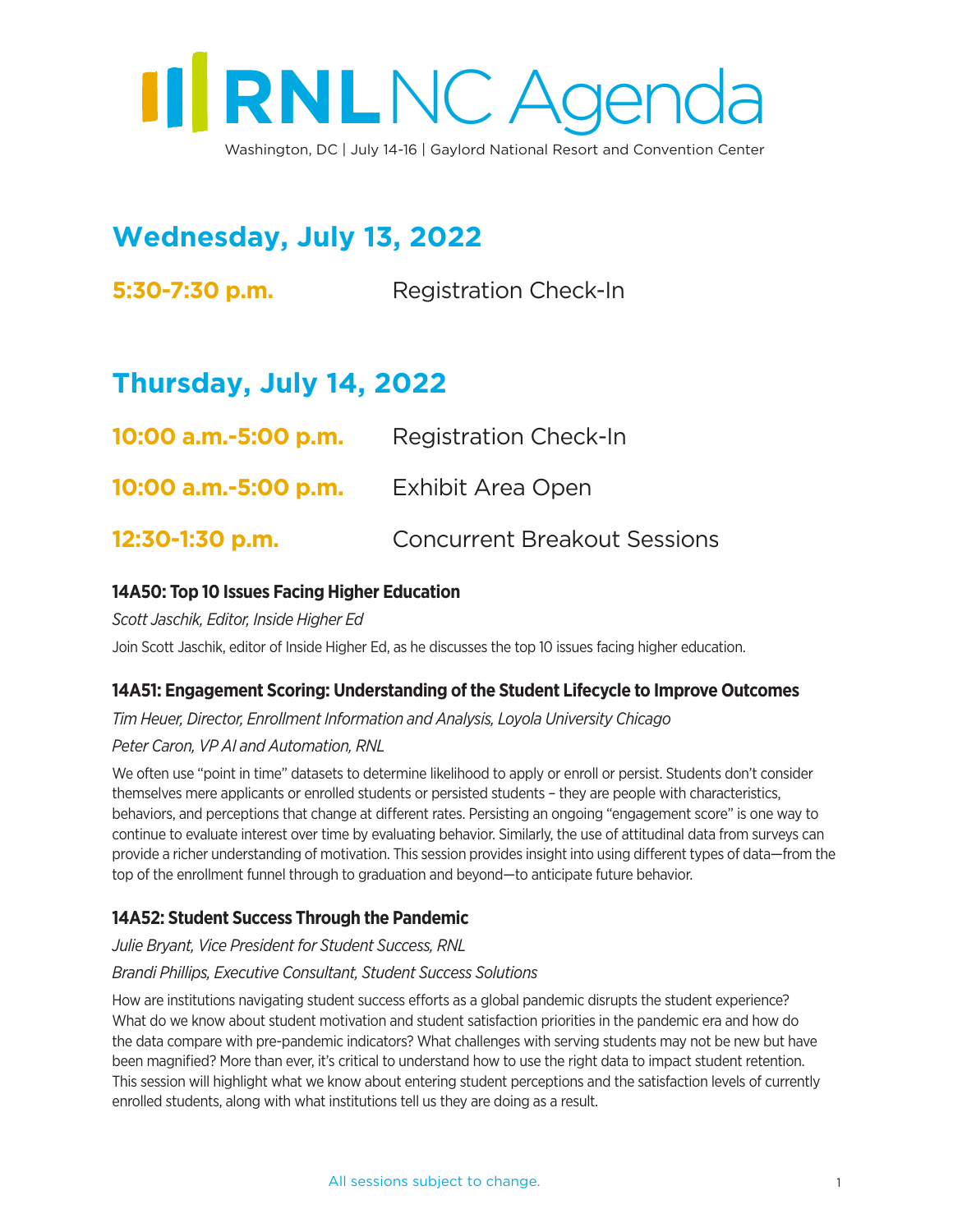# **14A53: Retention for Rookies**

#### *Sherri Erkel, Vice President, Consulting Services, Student Success, RNL*

Whether you're the new director of retention/student success or a seasoned professional looking for the latest retention management best practices, this session is for you. We will discuss the necessary elements for effective retention management and student success. Discover retention strategies that get results at two-year and four-year institutions and go back to your campus with a set of next steps designed to assist with the development of your retention plan.

# **14A54: Recruitment for Rookies**

#### *Kim Myrick, Vice President, RNL*

The problem: you've recently joined the admissions team and you simply need help getting a grasp on the office "language." You generally know what you're supposed to be doing, but you don't know what you don't know! This session will explain prospects, stealth shoppers, and the like, as well as help you understand reports that are critical to new admissions professionals. Come learn some of the lingo and tricks of the trade, and arrive willing to share ideas from your shop. This session will examine strategies and techniques for every stage of the admissions funnel used on various campuses around the country. This knowledge is meant to decrease anxiety in new team members.

# **14A55: How Provosts and Chief Enrollment Officers Can Work with their Boards to Create Your Desired Outcomes**

*Henry Stoever, President and CEO, AGB*

*Dr. Kemal Atkins, Senior Consultant, AGB; former VP Student Affairs, Keene State University and Delaware State University*

*Dr. R. Barbara Gitenstein, SVP, AGB Consulting; president emerita, the College of New Jersey*

*Dr. Danette Gerald Howard, Trustee, Howard University Board of Trustees and Chair, Academic Excellence Committee; executive in residence, USC Race and Equity Center; and former Senior Vice President, Chief Strategy Officer, and Chief Policy Officer, Lumina Foundation*

The important outcomes of higher education—and to our nation's democracy, society, and economy, are inextricably linked to equitable student success. The strategic roles and responsibilities of provosts and chief enrollment officers in the 21st century are of significant importance to ensure students' success. This panel will discuss the leading practices and essential attributes of highly effective provosts and chief enrollment officers as they work with their boards to accomplish desired outcomes.

# **14A56: First-Generation Students and Their Families: What Do They Need? How Can You Help Them?**

#### *Raquel Bermejo, Associate Vice President Market Research, RNL*

#### *AnnaMarie Tellez, Director of Family and Parent Programs, The University of Arizona*

Attend this session to learn about our latest and newest research on first-generation students and their families. How are these families and their students different? What sets them apart? What do they want? What do they need? What are their college planning behaviors and preferences? How can you put it all together and help them while still meeting your goals? You will get practical ideas and takeaways to help you meet these families and their students exactly where they are.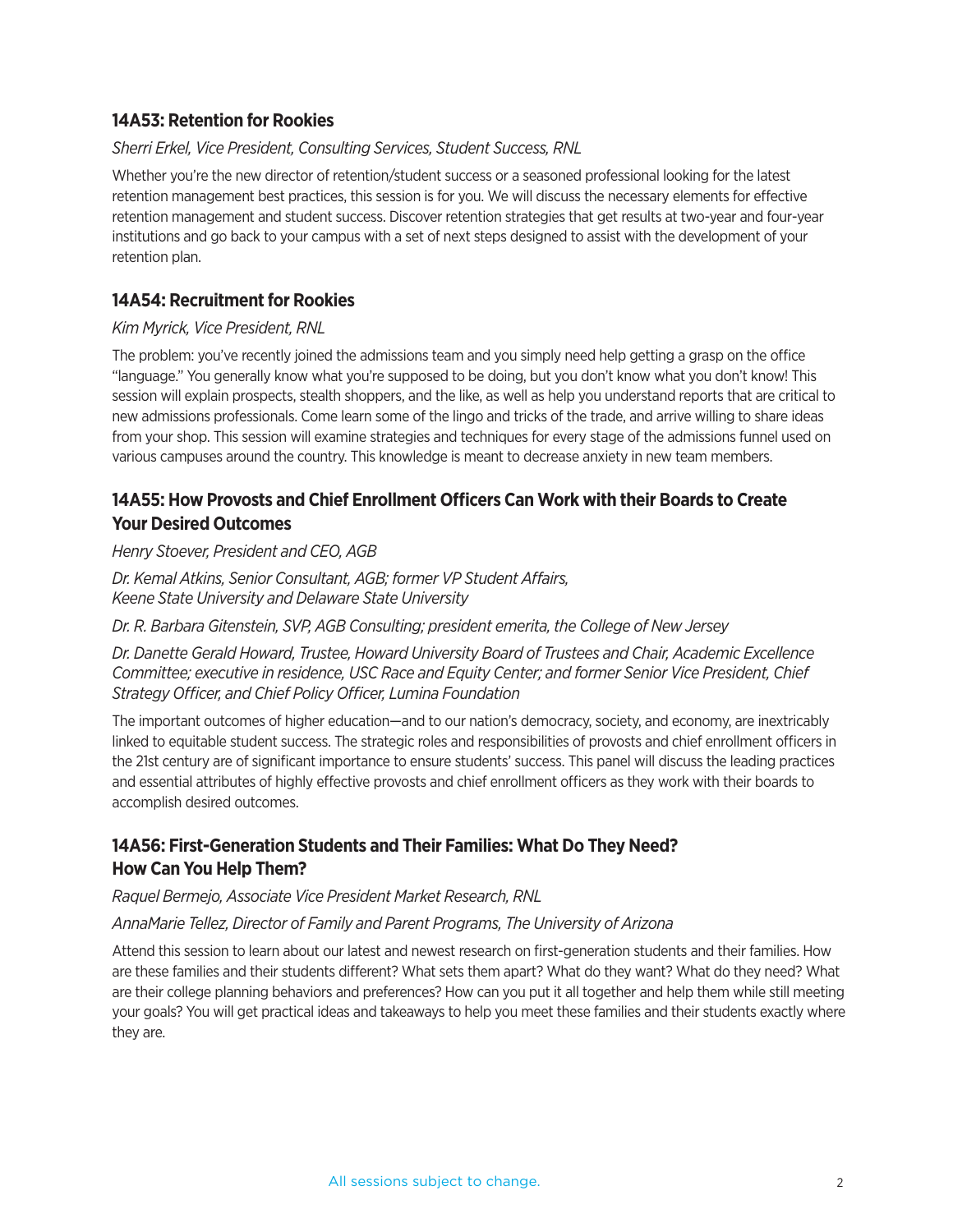# **14A57: Speak Your CFO's Language: How to Articulate New Program Investment**

#### *Holly Tapper, Vice President, Graduate and Online Solutions, RNL*

#### *Molly O'Brien, Vice President of Marketing and Communications, Lebanon Valley College*

Planning, building, and creating new Graduate-level programming can be a challenge. But it is becoming increasingly necessary as we see that this is the key to overall enrollment growth for many universities. Marketing, admissions, and academic teams must collaborate to determine investment needs and enrollment projections. And then the project champion must convince finance leaders to budget appropriately. This session will provide information on creating a program business plan, budget, and pro forma statements.

# **14A58: FAFSA Filing 2022 and Beyond: Intersection of Demographics, Economy, a Pandemic, and Affordability**

#### *Todd White, Assistant Vice President, Consulting Services, RNL*

Long-term demographic trends necessitate strategies to maximize enrollment and retention efforts for all institutions. This session will discuss how the changing demographics and economy have affected enrollment and FAFSA filing in the short term. We will also discuss strategies to maximize enrollment, affordability, and FAFSA filing during the coming years as demographics improve for many regions and in preparation for the major demographic shifts which are expected in the long-term for most markets and regions.

#### **14A59: Fostering Cross-Campus Partnerships That Are Critical for Enrollment Growth**

#### *Amanda Vasquez-Vicario, AVP for Enrollment, The University of Texas at El Paso*

#### *Heather Smith, VP for Advising and Student Success, The University of Texas at El Paso*

Enrollment is a campus-wide responsibility, but too often accountability falls on the shoulders of one unit. At The University of Texas at El Paso, a large R1 Hispanic-serving institution with an access mission, located on the U.S.- Mexico border, we were determined to do things differently. Join us for a presentation of our unique cross-campus partnership that strengthened our enrollment strategy. Our conversation, co-led by Enrollment Management and Academic Affairs, includes an overview of the outcomes of our co-led strategic enrollment planning process, recruitment planning, retention continuum, and advising redesign.

#### **14A60: Graduate and Online Recruitment Simplified: Some Remarkably Basic Advice**

#### *Godfrey Gibbison, Dean of Extended Learning and Global Programs, CSU San Marcos*

Colleges and universities are hoping to replace diminishing undergraduate student enrollments by attracting more graduate students and increasing enrollment of adult students in online programs. While universities seek the tools to increase enrollments among these populations, they often lack the infrastructure, processes and orientation that are essential for recruitment in this space. This session will focus on practical advice on how to approach the recruitment effort from a seasoned dean who has spent over 15 years in the adult, graduate, and online space.

# **14A61: Learning in the Workplace and the Classroom**

#### *Sam Poullette, Vice President for Enrollment Management, Lakeland University*

#### *Mike Dziedziak, Senior Consultant, RNL*

As students and their families are increasingly asking questions about the value of a college education, learn how Lakeland University's unique and award-winning Cooperative Education program allows students to both work and learn. Lakeland students have access to a variety of pathways, and each one can be customized to meet their needs. They gain real-world knowledge and earn academic credit for hands-on professional work experience, all while avoiding unnecessary debt.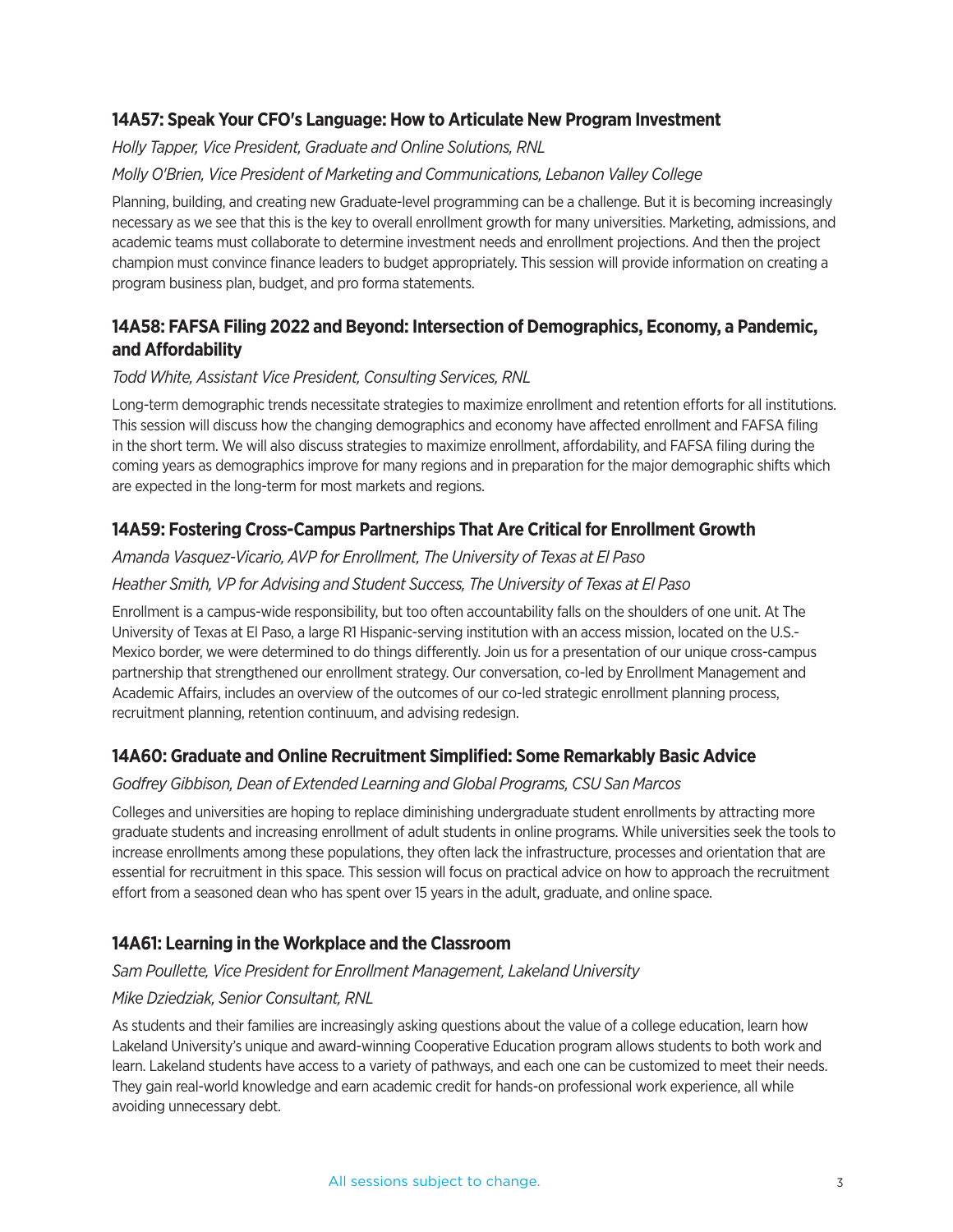# **14A62: Transformational Success: Managing Up and Across Leadership Silos to Drive Sustainable Enrollment and Revenue Growth in Graduate and Online Programs**

*Susan Aldridge, Former President, Drexel University Online and University of Maryland University College Charles Ramos, Vice President, Graduate and Online Enrollment Management, RNL*

Universities can no longer depend on the traditional student tuition and fees to raise the net tuition revenue required for future financial stability. Growth in the graduate and online sectors provides universities with diverse and increasing revenue opportunities. This evolution, however, requires strategic change leadership to navigate academic, operational and technology barriers that derail universities. This session will delve into the key strategic and tactical issues that leaders should consider to plan, invest in, refresh, and create enrollment and revenue growth—from selecting marketresponsive programs, to ensuring successful execution by managing up and across leadership silos.

# **14A63: Anchoring Data When It Is Counterintuitive to Institutional Culture**

*Dawn Fortin Mattoon, Executive Consultant, RNL Maureen McCarthy, Executive Director, Bucks County Community College Jody Seutter, Interim Associate Vice President, Academic Affairs, Bucks County Community College*

Moving toward a data-informed culture sometimes challenges traditions and historic institutional identity. This interactive session will highlight how to anchor and triangulate data and why data may be met with resistance.

| $1:30-2:00$ p.m. | Refreshment Break                   |
|------------------|-------------------------------------|
| 2:00-3:00 p.m.   | <b>Concurrent Breakout Sessions</b> |

# **14B50: The Strategic Enrollment Planning Imperative: Higher Education Past and Present**

# *Wes Butterfield, Senior Vice President, RNL*

Higher education professionals are currently dealing with the most turbulent environment in decades. Fueled by the global pandemic, ongoing demographic shifts, rapid technological change, and increased scrutiny of the postsecondary enterprise by both government and the larger public, the pressure is on to attract, retain, and graduate students in greater numbers than ever before. This session will explore the major environmental trends that are challenging enrollment managers and suggest some potential solutions to these issues.

# **14B51: Online Learning After the Pandemic**

*Joshua Kim, Director of Online Programs and Strategy, Dartmouth University Eddie Maloney, Executive Director, Center for New Designs in Learning and Scholarship, Georgetown University Holly Tapper, Vice President, Graduate and Online Solutions, RNL Eric Groves, Vice President and Consultant, Enrollment Management, RNL*

How can colleges and universities be responsive to changing student expectations after two years of monumental disruption? In this panel discussion, online education leaders and Inside Higher Education bloggers Eddie Maloney and Josh Kim will discuss where higher education finds itself today, how institutions should be positioning themselves in terms of strategic priorities and organizational structures in order to be responsive to changing student expectations, the evolving online program ecosystem, new competitors, emerging technologies, recruitment, and marketing.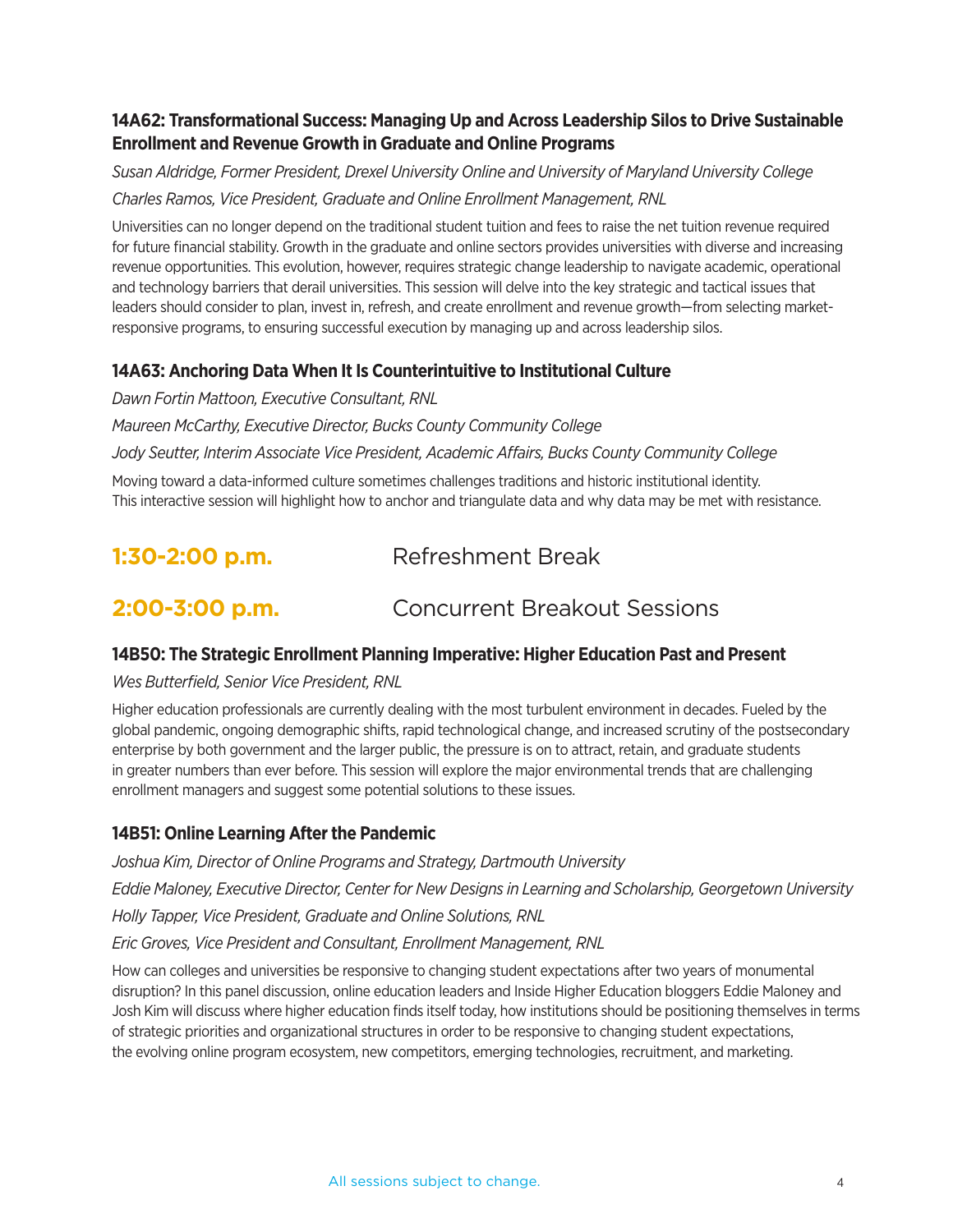# **14B52: A Digital-First Strategy to Market to Gen Z: How to Recruit Your Audience Where They Are**

*Heidi Marcin, Executive Director of Marketing Strategy, Syracuse University Brandon Smith, Manager, Marketing Strategy, Syracuse University*

#### *Sid Bhattacharya, Associate Vice President, Marketing Strategy, Syracuse University*

The Division of Marketing at Syracuse University has taken a digital-first strategy to their traditional and digital marketing efforts. See how they've done this and are leveraging a digital-first marketing strategy and tactics across online and offline mediums to market Syracuse University to every stage of the recruitment funnel. From prospect to melt, see how a fully integrated marketing strategy can impact enrollment numbers.

# **14B53: Bridging the Gap Between Enrollment and Fundraising**

*Greta Daniels, Senior Vice President, Fundraising*

# *Sarah Myksin, Senior Consultant, RNL*

On campus today, enrollment and advancement teams share many of the same goals, objectives, strategies, challenges and needs. Both serve as lead brand ambassadors, community builders, marketers, event planners, communicators and most importantly revenue drivers.

It is more important than ever that we consider the full engagement lifecycle from prospective student to graduate/ alumni and how the experience we create at each stage of that continuum creates ripple effects along our revenue streams. RNL research has revealed that students with high satisfaction scores are 4X more likely to become donors after they graduate. And your alumni function as the best organic advertising that money can't buy.

Despite having so much in common, enrollment and advancement leaders rarely collaborate, don't often share tools, tech, or resources, and are not leveraging the power across the hall to help with achieving collective goals. Join us for this innovative session that looks at how breaking down historic siloes can reduce redundancy, increase efficiency and ROI, and open up opportunities for greater success in both areas.

# **14B54: Five Things an Enrollment Manager Needs to Know/Do Now**

# *Sarah Keating, Vice President-Consulting Services, RNL*

# *April Bush, Executive Consultant, RNL*

There are many expectations placed upon enrollment managers in this role. Common and important questions you are faced with include: How will you increase enrollment, improve the quality of the incoming class, and contribute to revenue? What will give you the best chance for success? This session will address the five key priorities and actions in this current environment you should take.

# **14B55: Why Student Satisfaction Matters for Student Success**

#### *Julie Bryant, Vice President, Student Success, RNL*

Have you ever considered the link between student satisfaction and how likely students are to persist at an institution? Research has shown correlations between satisfaction scores and institutional graduation rates as well as individual student retention. Many institutions assess student satisfaction on a regular basis but how are the data best used to influence improvements in student success? This session will look at the research and share examples of what is working at four-year and two-year institutions, along with specific suggestions with how to take action with student satisfaction data.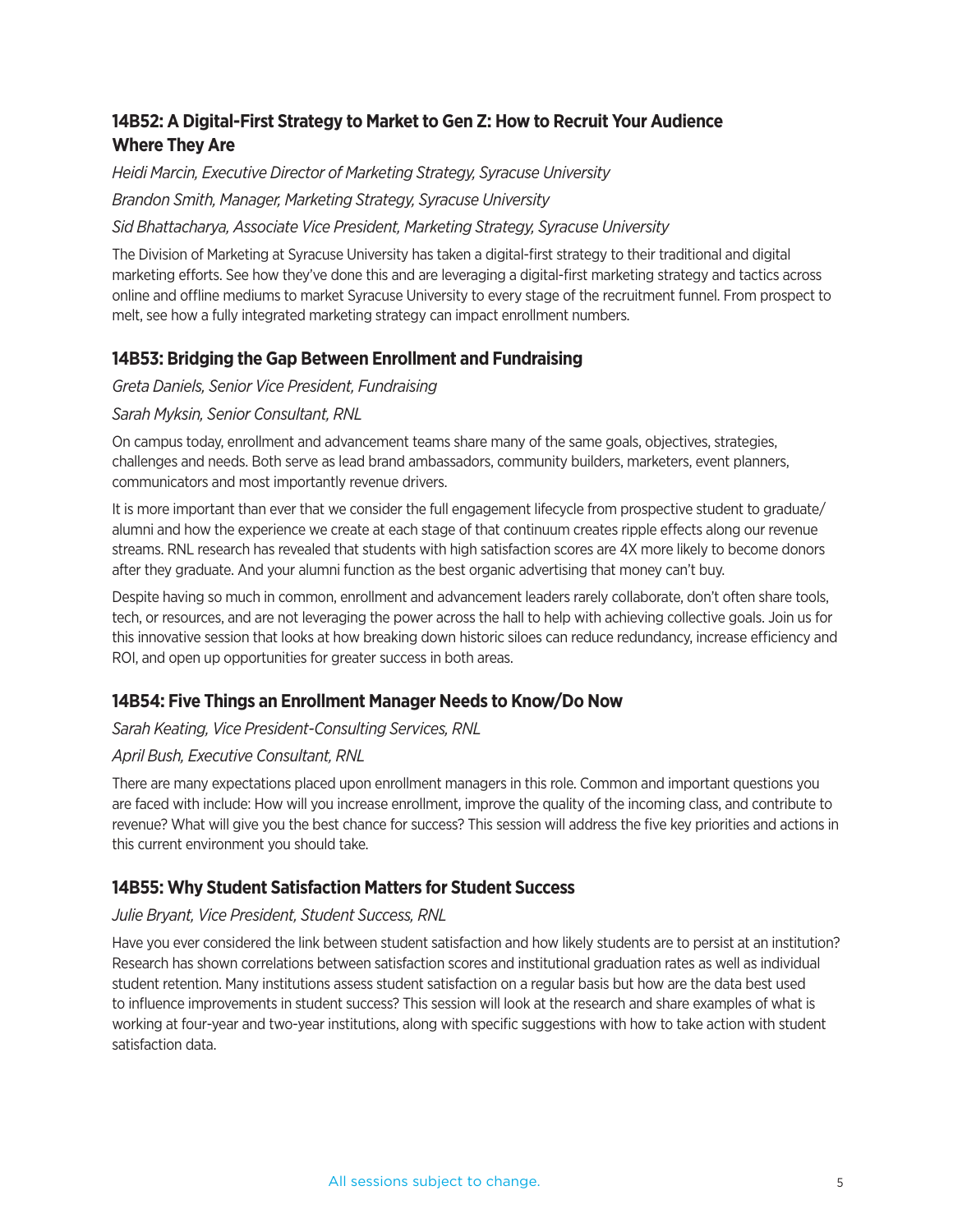# **14B56: Guiding Students on a Path to Success: Developing Educational Plans and Assessing GPS**

*Dana Chapman, Sr Director of Institutional Research & Retention, Wilmington University*

# *Elizabeth Jordan, Sr Director of Student Systems, Wilmington University*

Wilmington University (WU) is an open-admissions institution with enrollment just under 20,000 students (13,000 UG students). Academic Advising (professional, not faculty) is recommended but not required for our students (900:1 student-to-advisor ratio). We have found that most best practices are shared from schools with lower student-toadvisor ratios. Guided Pathways or GPS was implemented at our institution in Fall 2019 to encourage and improve the advisor-student relationship at WU. The development of Educational Plans has been a crucial step that we are continuing to refine as we go. In addition, we have developed a number of leading and lagging metrics to help us gauge the health of GPS. Our lessons learned and outlook for the future will be shared.

# **14B57: Incorporating Current Students in Your Recruitment & Retention**

#### *Gabriela Saliwanchik, Manager of Recruitment and Outreach, College of Arts and Sciences, Western Michigan University*

# *Scott Hennessy, Senior Associate Director of Admissions, Western Michigan University*

Today's recruitment has shifted. Although written and electronic forms of communication are the standard, it's a gamble if prospective and current students will read what is sent to them. Once you are no longer an undergraduate student, you're old in their eyes. How can you connect with them? Current students. Allowing them to collaborate in your efforts both in-person and virtually can change the perspective of your message. Starting a program can be time-consuming, but necessary to stay relevant. We want you to be able to have the tools needed to start your program and maintain success.

# **14B58: Applying the 2021 Graduate School Research**

#### *Phil Cavalier, Provost, UT Martin*

#### *Aaron Mahl, Vice President, Graduate and Online Partnerships, RNL*

#### *Scott Jeffe, Vice President, Research, RNL*

In 2021, RNL conducted its largest ever survey of prospective graduate students. While abroad overview of findings will be presented elsewhere during the conference, in this session we will do a deep dive on the implications of several of the most important findings with Phil Cavalier, who serves as Provost at University of Tennessee Martin. How should (must) institutions respond to things such as:

1. The clear preference for online and/or hybrid study

2. The emerging demand for non-degree graduate credentials

- 3. The increased competition for a finite number of students
- 4. The expectation that their inquiries and questions will be answered quickly

Join us for the discussion.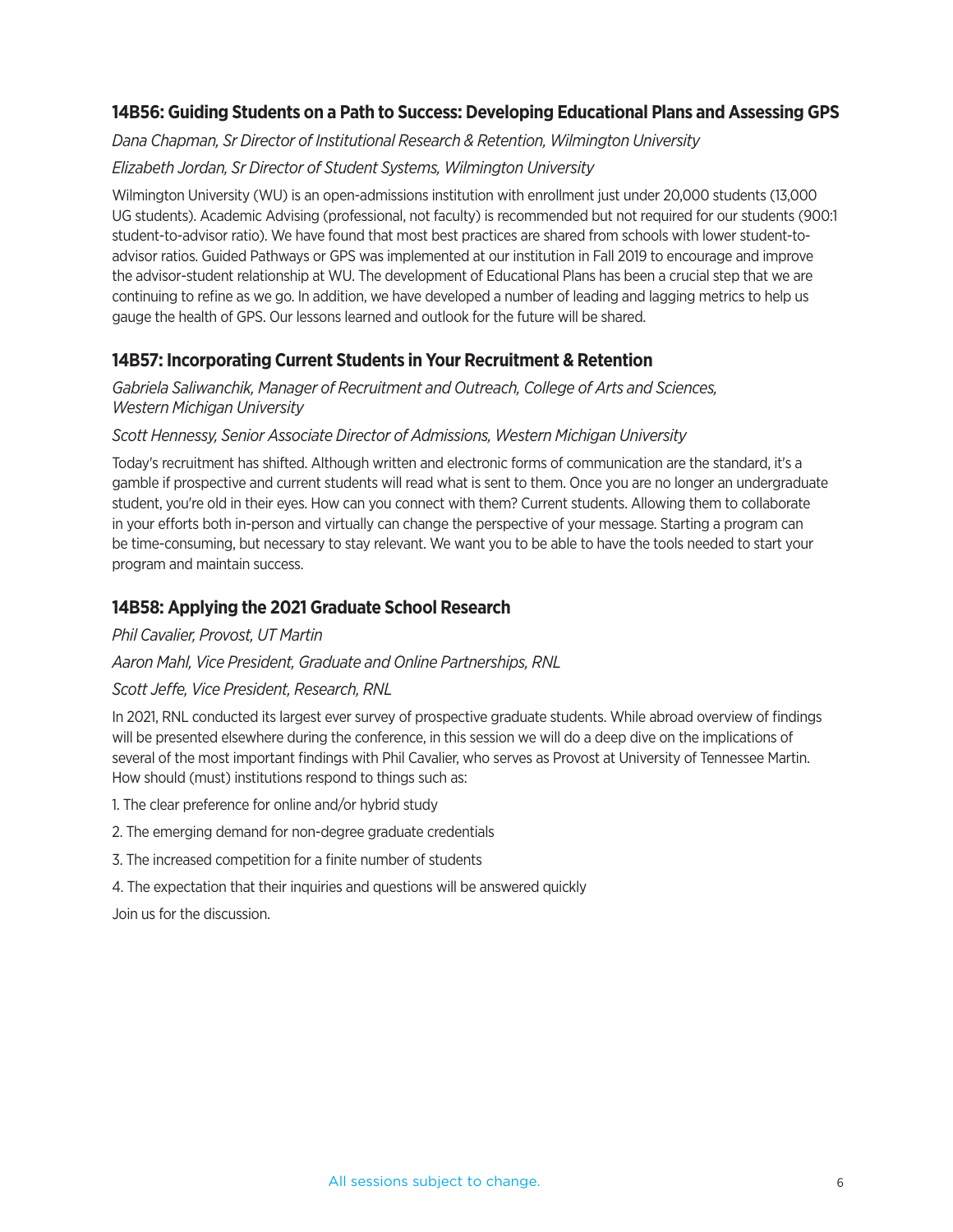# **14B59: Improving Enrollment Goals With Strategic Parent Engagement**

#### *Dave Becker, CEO, CampusESP*

#### *Sarah Coen, Vice President for Strategic Initiatives and Enrollment Management, Transylvania University*

With student enrollment in higher education dropping significantly for the second year in a row, university teams are searching for new ways to engage prospective students, keep them in the funnel, and start turning numbers like yield around. While many strategies and tools to achieve this exist, a great deal of them miss connecting with an audience that can have some of the most significant impacts: parents.

Ninety-nine percent of parents are heavily involved in their student's college search process, and the volatile environment created by the pandemic has only fueled families' desire to be informed. Research from RNL and CampusESP shows that prospective families expect communications weekly or more, and are engaging more than ever with this messaging. Institutions need to be connecting more strategically with parents, and much sooner in the funnel.

Join CampusESP and Transylvania University to learn how curated communications, timely announcements and reminders, and a parent-focused online content approach via CampusESP has not only satisfied families' desire to be included, but have helped enrollment teams increase their applications by 3x and yield by more than 5 percent.

# **14B60: An Innovative Student Accounts Model for Enrollment Success**

#### *Jennifer McMahon, Senior Consultant, RNL*

#### *Aaron Basko, Associate Vice President for Enrollment Management, University of Lynchburg*

#### *Adam Connolly, Vice President of Enrollment Management, RNL*

The enrollment process is dictated by strong engagement with prospective students and their parents in conjunction with a process focused on headcount and tuition revenue. This session will explore opportunities to bridge campus offices and processes from financial aid and student accounts. We will explore ways to incorporate student billing optimization, financial literacy, and strong anti-melt communication into your campus strategy. Find ways to actualize net tuition revenue and meet your enrollment objectives.

# **14B61: An Unexpected Story: The Effect of Housing Locations on Retention**

#### *Xiqian Liu, Lead Data Analyst-Research, Texas A&M University-Corpus Christi*

#### *Erin Mulligan-Nguyen, Texas A&M University-Corpus Christi*

Research has indicated that students who are living on campus have better academic outcomes than students who are living off campus (Schudde, 2011). However, this finding does not apply to Texas A&M University-Corpus Christi (TAMU-CC), as students who are living off campus have better academic outcomes than those living in institutionowned properties. This study aims to compare the retention rate for students who are living off-campus, and those live in TAMU-CC owned properties. In addition, applying logistic regression, it also seeks to test the correlation between housing locations and first-year retention while controlling for student's background characteristics.

# **14B62: Financial Aid for Rookies**

#### *Sylvia Ewell, Associate Vice President, RNL*

Understanding the many moving parts of financial aid is daunting enough, let alone taking this information and building a strategic plan to use these dollars. This session will introduce attendees to the basics of financial aid (Financial Aid 101) while also introducing some basic fundamentals when building your own strategy. This session is geared toward professionals who may be new to financial aid and professionals wanting to learn the basics of building an aid strategy.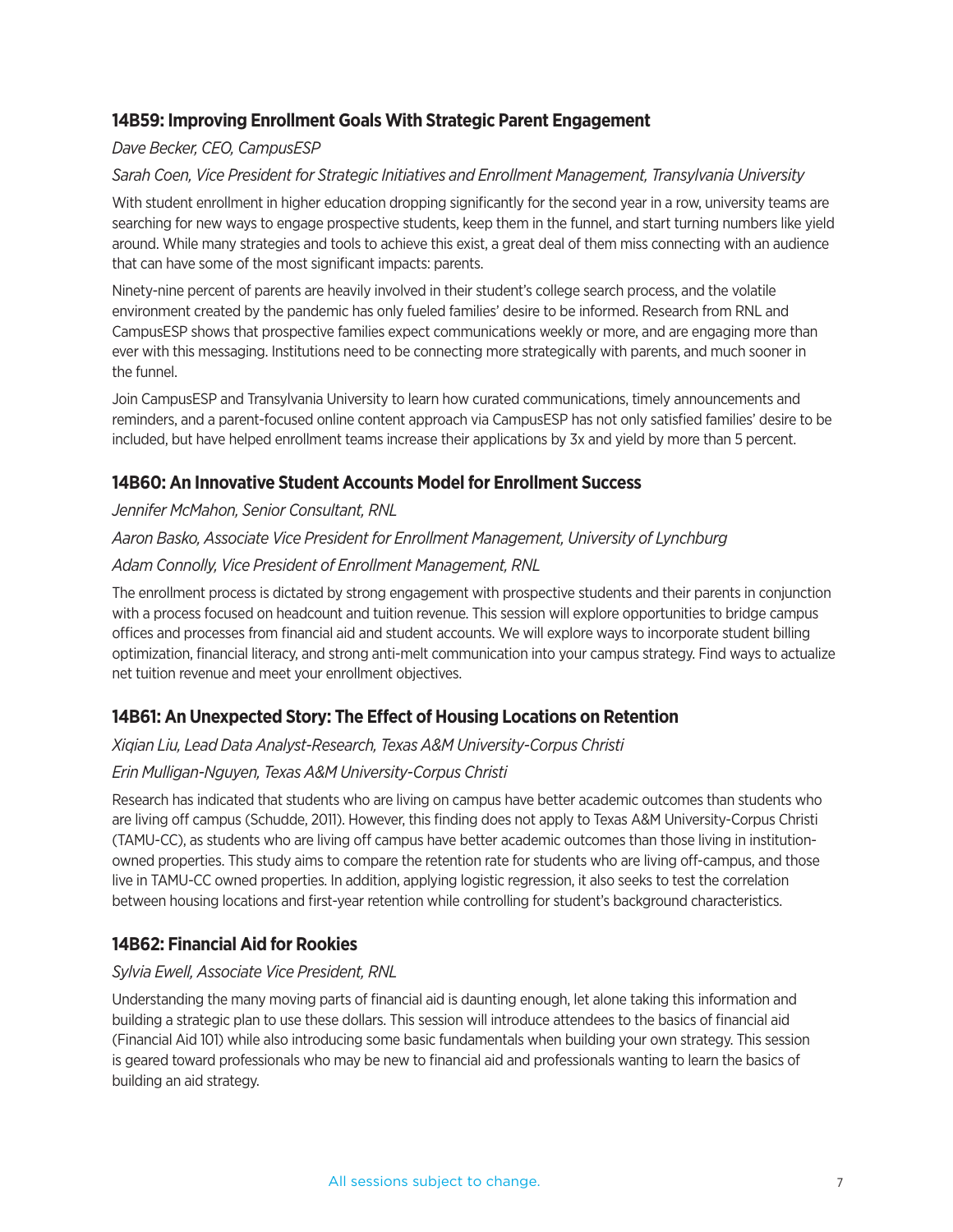# **14B63: The Impact of Campus Well-Being: A Surprise Discovery**

*Donavan McCargo, Assistant Vice President & Dean of Students, Kutztown University*

*Christine Storch, Coordinator, Campus Well-Being; Executive Assistant for VP Enrollment Management & Student Affairs, Kutztown University*

#### *Warren Hilton, Vice President of Enrollment Management and Student Affairs, Kutztown University*

Imagine engaging several hundred students through a well-being program, only to discover your efforts would impact retention in the most unusual way? This presentation will share our practical approach for building a campus well-being initiative that engages hundreds of students, all while retaining a special group of students. The presenters will discuss their framework, practices, and recommendations for how build, and or elevate your well-being programming, transform your campus environment, and accidentally start a retention initiative.

# **3:00-3:30 p.m. Refreshment Break**

# **3:30-4:30 p.m.** Concurrent Breakout Sessions

#### **14C50: Emphasizing Retention to Offset Enrollment Challenges**

Student retention provides another lever to mitigate declining enrollment. Unfortunately, retention rates are falling along with enrollment declines. Yet the cost of retaining a student is typically less expensive than the cost of acquiring a new student. This session covers recent trends in student retention and the analytics behind effective strategies for retaining at-risk students.

# **14C51: E-Expectations: Trends in Student Use of Digital Resources in College Search and Selection**

#### *Vaughn Shinkus, Assistant Vice President, Digital Marketing Services, RNL*

The resources prospective students and their parents use to discover, assess, and select the college they will attend continue to evolve. We'll examine student preferences and behaviors in the college search process based on RNL's ongoing research and data.

#### **14C52: The Fundamentals of Strategic Enrollment Planning**

#### *Lew Sanborne, Vice President, RNL*

The higher education landscape continues to change at a rapid pace, and the competition for students is fierce. Strategic Enrollment Planning (SEP) provides a disciplined approach to monitoring the environment and developing institution-specific strategic responses. Learn the absolute must do's for an effective SEP project, how to distinguish strategic initiatives from annual planning efforts, the steps to take for an effective SEP, and common pitfalls to avoid. We'll explore these questions and those from participants in this interactive session.

# **14C53: College Readiness Coaches: Building Recruitment Pipelines in Your Community**

*David Barron, Associate Vice President for University Enrollment Management, The University of Texas at Tyler*

#### *Kathryn Ramirez, Director of Admission Recruitment and College Readiness, The University of Texas at Tyler*

The success story of how the University of Texas at Tyler partnered with high schools to address issues with college readiness while creating pipelines for university enrollment. This program is one of the reasons that UT Tyler has been recognized as the fastest-growing public institution in the state of Texas by the Chronicle of Higher Education.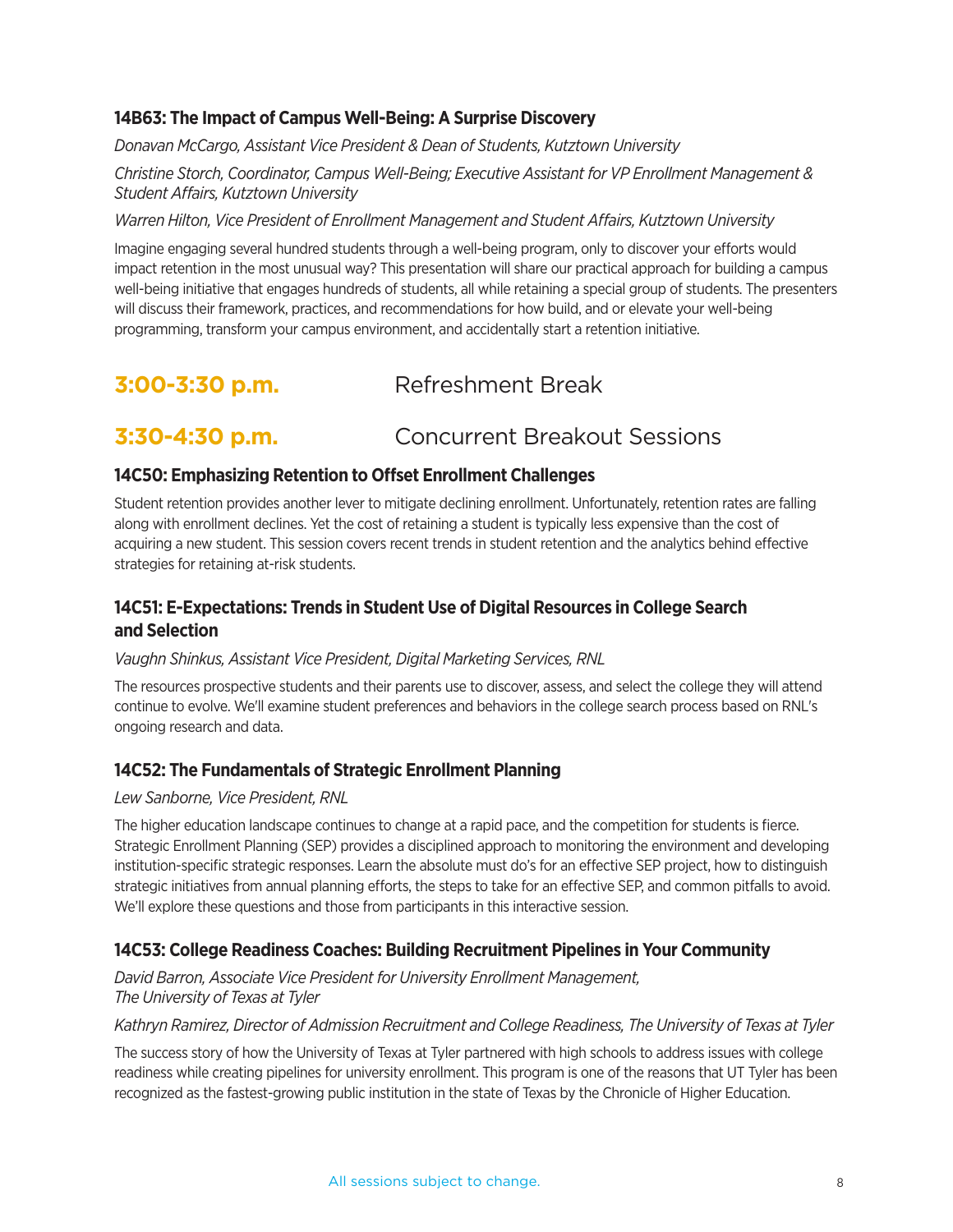# **14C54: Bridging Success in Recruitment, Retention, and Graduation**

*Jill Fort, Associate Vice President of Academic Affairs, Newman University Kate Bussell, Coordinator of Early Intervention, Testing & Tutoring Services, Newman University Angela McCoy, Director of the MBA Program, Newman University Teresa Wilkerson, Assistant Dean of the School of Business, Newman University*

Various student-centered success strategies will be discussed including the integration of program services from the undergraduate to graduate level. Special attention will be paid to nontraditional adults and at-risk students.

# **14C55: Creating a Sustaining, Retaining, and Graduating First-Gen Program**

*Brandi Phillips, Executive Consultant, Student Success Solutions*

#### *Dr. Jodi Hicks, Director of Student Transitions and Academic Readiness, Davenport University*

During this session we will identify the "why", "how" and "what" of first-generation programming and student outcomes. We will review "why" first-generation programs are developed. We will focus on "how" to create a sustainable program through campus buy-in, funding, and intentional programming. Lastly, we will discuss "what" retention, graduation and student success outcomes to expect and "what" impact to anticipate for students and the institution. Interwoven into each of these three sections we will include authentic student stories that demonstrate the effect of a successful first-gen initiative.

#### **14C56: Keys to Success in New Enrollment Leadership Roles**

*Kim Myrick, Vice President, RNL Evan Lipp, Executive Director of Admission, Marymount University Beth Clark, Vice President Enrollment Management, Millsaps* Learn from enrollment professionals the keys to success in a new leadership role.

# **14C58: Institutional Effectiveness: Your Partner for Student Success**

#### *Adam Swanson, Executive Vice President, Technology & Research*

Student success and retention are said to be "everyone's responsibility" on campus but are often considered a priority for student affairs or academic affairs. Have you considered that a key partner in improving student success may be your Institutional Effectiveness and Research office? This session will discuss the data that can help inform student success efforts, ways to access, share and distribute data and ways to track actions for accreditation, strategic planning and retention efforts.

# **14C59: The Analytics Team: Skills and Structure for Enhancing Your Analytical Acumen**

Industry analyst Gartner emphasizes the importance of data literacy in creating an analytics culture. Essentially this emphasis means that data and analysis is not an IT or analysts' task: it's a critical business activity to understand, share common knowledge of, and have strategic conversations about data and insights collected from the analysis. At the same time, analytical roles are perhaps the hardest to fill. This session covers the skills and structure—internal and external required to help create an analytics culture. A case study involving a university with a graduate population of nontraditional students will show how data can support the analytical acumen that influences university culture for better and quicker decisions.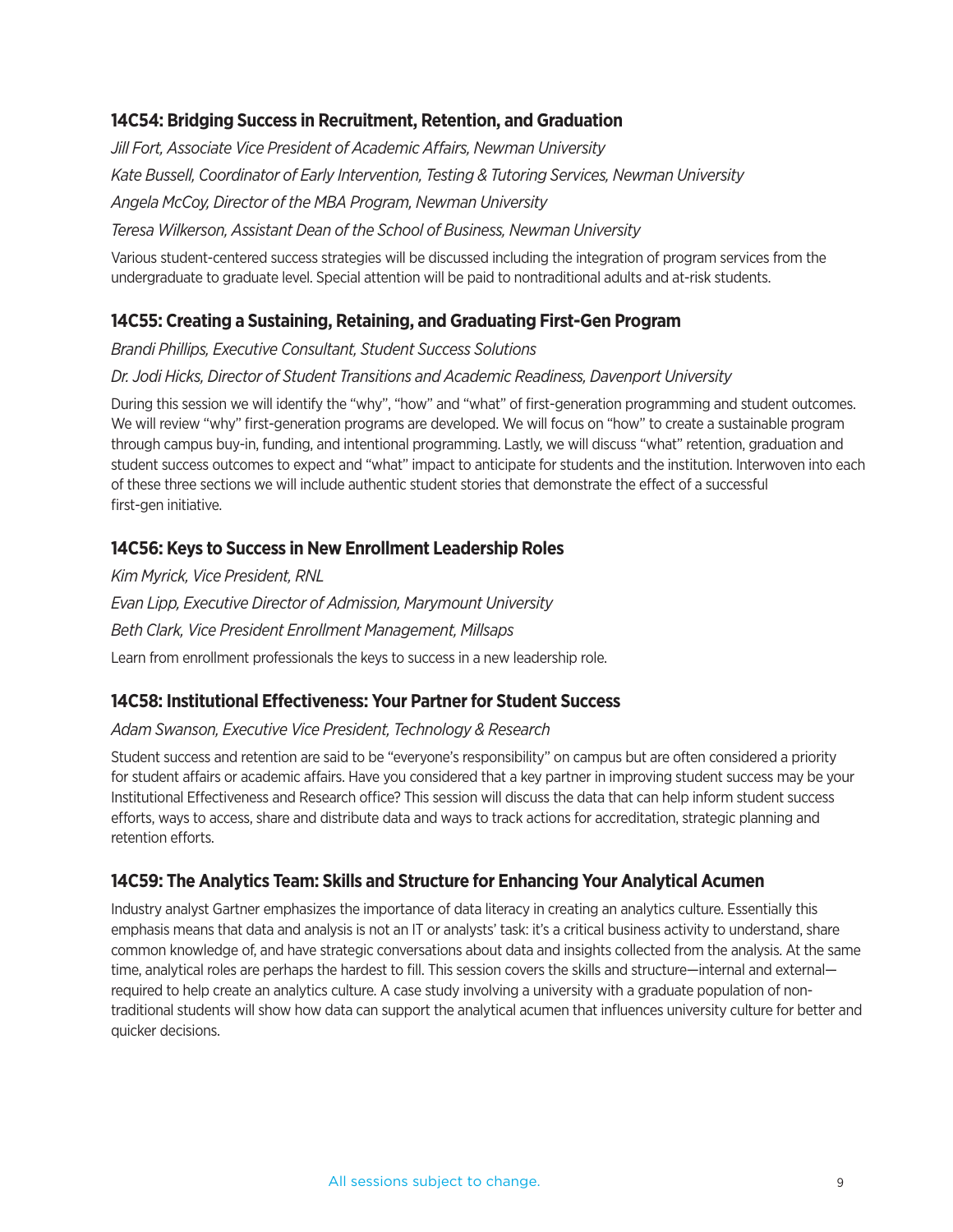# **14C60: Marketing for Rookies**

#### *Michael Ritter, Vice President and Senior Consultant, RNL*

How do you make today's dynamic marketing mix work in this highly competitive college marketplace? If you are new to higher education marketing, you'll want to get these winning strategies for your institution's success. Learn tools and tips to effectively reach and recruit future students—and manage marketing for best results, even with tighter resources, in-house challenges, and an ever-changing landscape.

#### **14C61: The Changing Landscape of International Recruitment**

#### *Basil Cleveland, Chief Innovation Officer, Shorelight*

During this hour-long presentation, Basil Cleveland, Co-Founder of Shorelight, will provide a high level overview of the changing international recruitment landscape and how Shorelight is helping students find the best-fit institutions for their needs while also enabling institutions to maximize students' opportunities for success once they get to the U.S.

#### **14C62: How to Assess Brand Strength and Take Targeted Action**

#### *Rob Van Cleef, Assistant Vice President, RNL*

A strong brand brings tangible benefits to campus in terms of enrollment and willingness to pay. Are you known? Does your value proposition resound with the students you seek to recruit? Are you the preferred provider of the educational experience your students seek?

This session will explore the dimensions of a strong brand, discuss methods of assessing each dimension, and teach you how to conduct value-engineering exercises to identify where targeted investments will be most effective through the SEP process. We will propose ways to reconcile divergent opinions between stakeholder groups concerning how your brand should be defined and developed.

# **14C63: The 2022 RNL Discounting Report and 7 Factors That Influence Your Tuition Discount Rate**

#### *Galen Graber, Vice President, Consulting Services, RNL*

This session will highlight the data available in the 2022 RNL Discounting Report, and then using that underlining data, we will take a deep dive into the factors that influence discount rates.

The discounting report covers data for both private and public institutions as well as data for transfer students.

# **5:00-6:30 p.m.** Conference Welcome & Opening Keynote

# **Byron Pitts**

# *Co-Anchor of ABC's Nightline & Author, Be the One and Step Out on Nothing*

Byron Pitts' personal journey and success in the face of adversity has inspired audiences nationwide. He brings years of experience as a world-class journalist to the stage and shares the important lessons about humanity that can be uncovered in global events and the stories surrounding them. Sharing anecdotes and details of his own personal challenges while growing up—including his struggles with illiteracy and a profound speech impediment—Pitts encourages audiences to strive past struggles to achieve success, and challenges us all to be brave enough to "step out on nothing" and help others reach their own goals.



**6:30-8:00 p.m. C** Opening Reception with special performance by Dallas String Quartet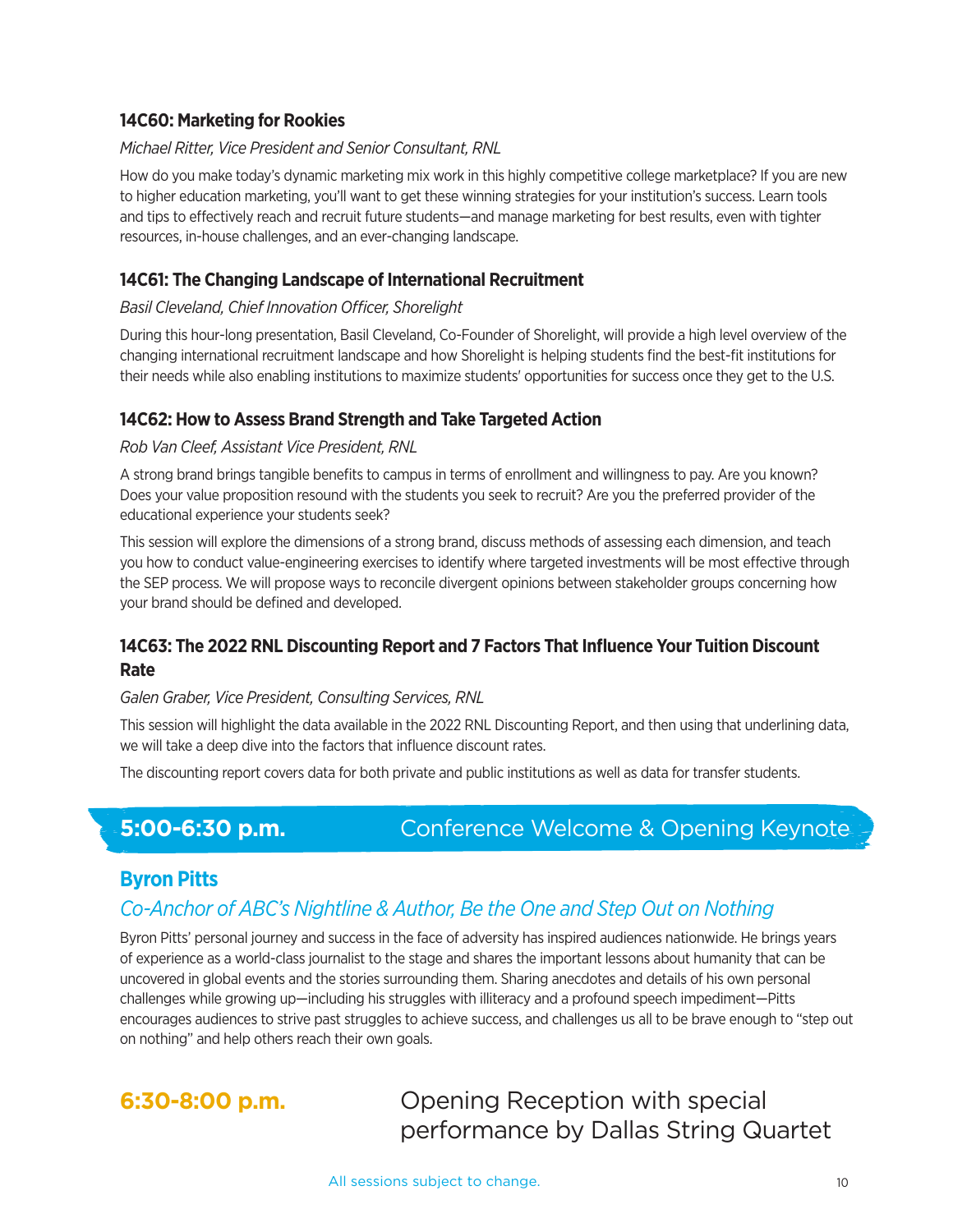# **Friday, July 15, 2022**

| 7:00-8:00 a.m.      | <b>Breakfast</b>                        |
|---------------------|-----------------------------------------|
| 7:00 a.m.-5:00 p.m. | Registration check in/Exhibit Area Open |
| 8:15-9:15 a.m.      | <b>Concurrent Breakout Sessions</b>     |

# **15E50: Leading Transformational Change with Graduate and Online Enrollment**

*Greg O'Brien, Chief Growth Officer, RNL Dawn Hiles, Chief Business Development Officer, RNL Brian Gawor, Vice President of Research, RNL*

As the graduate and online markets evolve, campuses face new challenges and complexities. How do campuses establish new programs? What are ideal onboarding processes for integrating new technologies? How can ROI from marketing and admissions investments be documented? In an environment where Online Program Management (OPM) providers take high percentages of tuition revenue, institutions are also reconsidering their implementation and gravitating to more cost-effective and transparent online program support. And, this will be necessary as regulatory changes begin to target the high cost and low accountability OPM model. In this session, Greg O'Brien, RNL, Co-Founder @ Noodle and Dawn Hiles, SVP, RNL will lead a discussion of the latest research, strategies, and technology to power enterprise enrollment growth and shape the student lifecycle.

# **15E51: Strategy in the Midst of Chaos: Pursuing a Bold Path for Success**

#### *Sarah Coen, Vice President, Strategic Initiatives, Transylvania University*

To say that higher education is in the midst of unprecedented change and stress is clearly stating the obvious. What is also obvious is the need for colleges to consider a different approach, yet that seems to be difficult to do. During this session, you will learn from one college that has taken bold steps to secure a position of strength. Time will be spent discussing organizational structure, institutional positioning, working with vendors, internal communication and approaches to strategic enrollment growth. The presenter brings a unique perspective as a leader, consultant, enrollment manager, senior campus leader to the session.

#### **15E52: Do It for the Culture!**

*A'Lelianne Warren, Director of Recruitment and Retention, Rowan-Cabarrus Community College Emily Baldwin, Manager of Recruitment and Enrollment, Rowan-Cabarrus Community College Natasha Lipscomb, Vice-President of Student Success Services, Rowan-Cabarrus Community College* 

Culture is defined as the customs, arts, social institutions, and achievements of a particular nation, people, or other social groups. Whereas culturally responsive advising uses the cultural characteristics, experiences, and perspectives of racially/ethnically, linguistically, and socioeconomically diverse students as conduits for advising them more effectively (Gay, 2018). Learn how one community college's recruitment and retention team has implemented culturally responsive advising to build better relationships with students and colleagues to increase retention and build a stronger sense of belonging.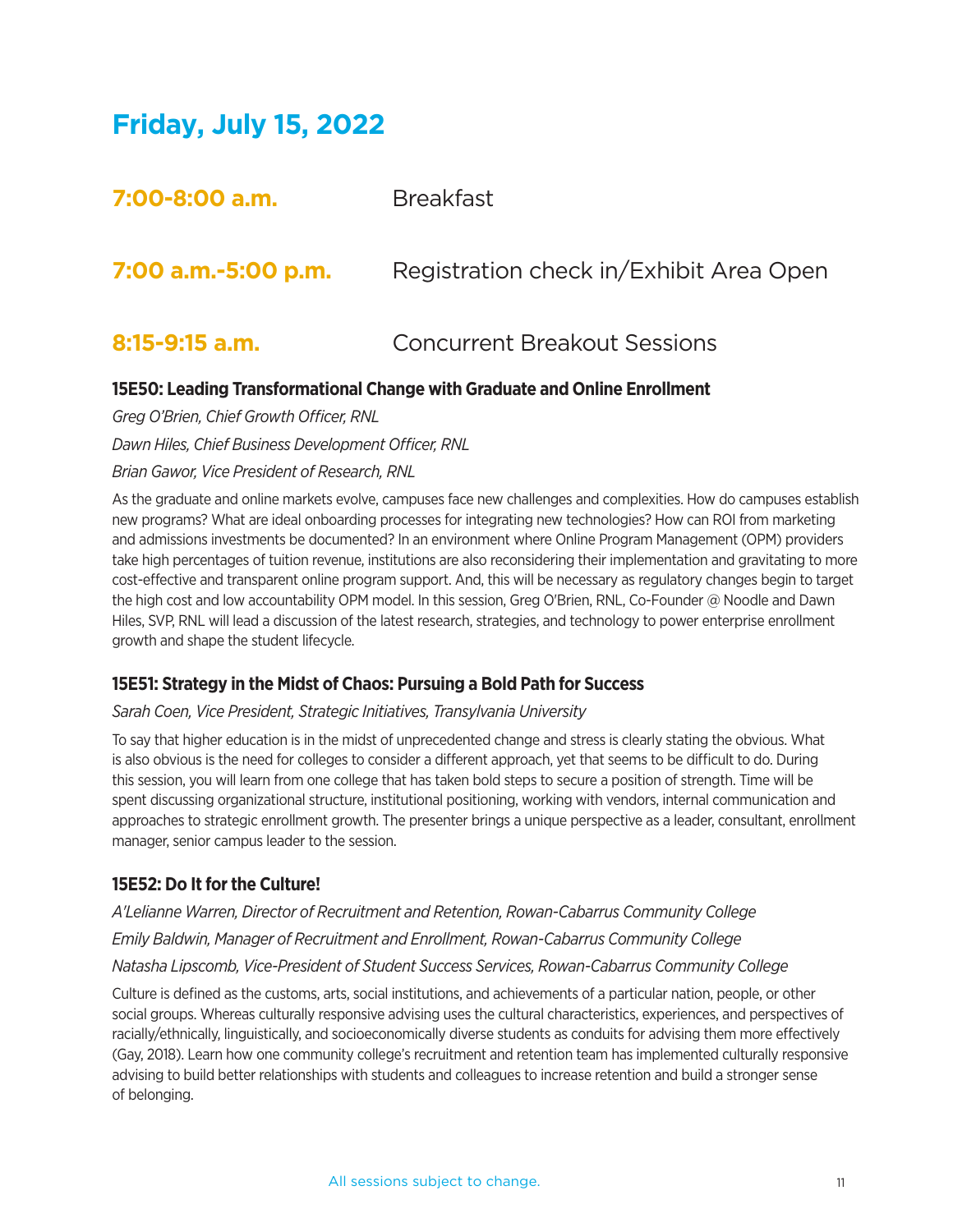# **15E53: Social Media, You're Doing It Wrong! Time To Re-Focus!**

#### *Scott Warner, CEO, Gigg, Inc.*

In a world where everything from daily news to teen dance routines are introduced and enshrined into our culture via social media, if you're still worrying about how many hashtags and mentions your school is getting, you're missing the point. Come learn how to use social media to engage existing students, recruit new ones and turn your school into a brand and account people actually WANT to follow. Learn from one of the social media industry's leading minds how to adjust and re-focus your online marketing strategy by turning the table so marketing your school and engaging your community happens through your most powerful marketing team: your students and fans.

# **15E54: The Key to Staying Relevant: Exploring Disruption in Higher Education**

#### *Danielle Carnes, Vice President for Innovation and Strategic Partnerships at Edmonds College*

The value proposition of higher education, relevancy of degrees, and the very delivery model of academia is under the magnifying glass. Combined with shifting consumer expectations of students and families, technological advancement that outpaces academic preparation, and employers desperate for a faster workforce pipeline, we are seeing the rise of just-in-time education, micro-credentials, competency based learning, and skills based hiring. It is critical for institutions to build innovative leadership teams skilled in change management to help colleges survive the oncoming paradigm shifts.

Higher learning is not dead—colleges like ASU, WGU, and SNHU are seeing record enrollments, as are online learning providers like Coursera, edX, Google, and LinkedIn Learning. These innovators are disrupting traditional college models and challenging the degree system. How? And why should we pay attention? Students already vote with their feet and wallets by choosing options that fit with their increasingly complex lives and tight budgets, but what else can we learn from these early adopters?

# **15E55: Growing Enrollment: Lessons on the Use of Digital Marketing in Online and Graduate Enrollment**

#### *Amy Jauman, Director, University Patnerships, RNL*

The recent growth in importance of graduate and online programs have accelerated the adoption of digital strategies in higher education. After all, non-traditional programs must find the right people at the right time, and digital marketing has the reach and flexibility for this challenge. Join RNL experts to learn about best practices in digital strategy and execution gleaned from graduate and online and applicable to any enrollment program. This session includes considerations for cross-channel attribution and other analytics.

# **15E56: Student Success Measures at Community and Technical Colleges: Is First Year Retention Really the Goal?**

#### *Tim Culver, Executive Vice President, Mohave Community College*

Retention planning at community colleges isn't necessarily the same as planning at four-year institutions. Many community college students don't fit the first-time, full -time IPEDS definition and in fact at many two-year schools upwards of eighty percent of students are part-time. Join a conversation about student success performance measures at Mohave Community College and strategies designed to achieve them.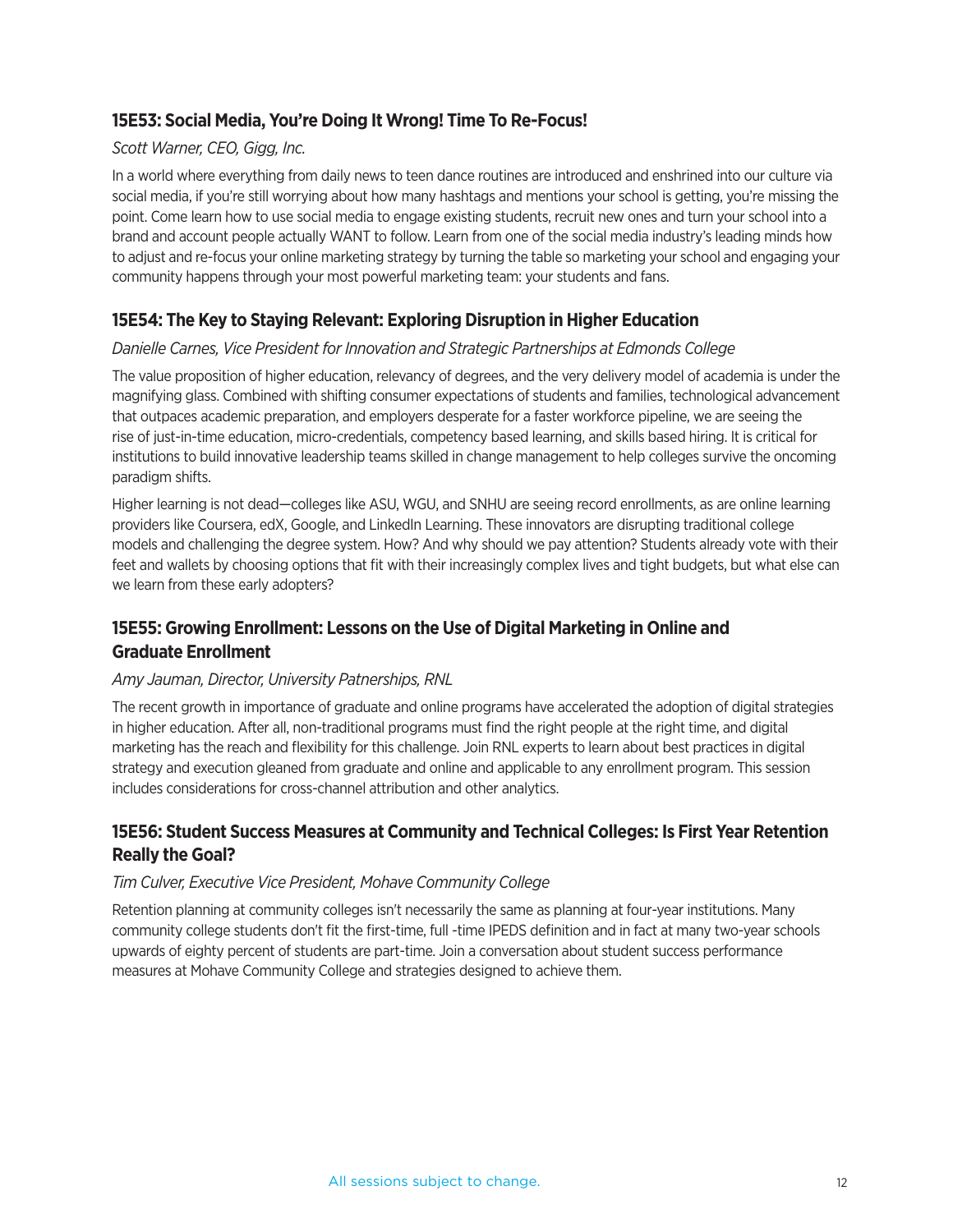# **15E57: Assessing Student Satisfaction for Online Learner Success**

*Julie Bryant, Vice President for Student Success, RNL Alisa Fleming, Director of Institutional Assessment, University of Phoenix Tiffany Doherty, Director of Student Affairs, Granite State College*

With more students turning to online learning programs in recent years, understanding the priorities of online learners is even more critical for student success efforts. How can student satisfaction data help to inform retention efforts for online programs? This panel session will feature institutions who are actively collecting student satisfaction data and using it to inform decision making. Suggestions for the best ways to encourage online students to respond, as well as ideas for collecting additional qualitative feedback will be shared.

# **15E58: Leading Change**

*Kim Myrick, Vice President, RNL Dr. Irma Becerra, President, Marymount University* A presidential perspective on leading change in challenging times.

# **15E59: What Do Graduate Students Expect? 10 Things Graduate Students Expect of Institutions**

#### *Scott Jeffe, Vice President, Research, RNL*

In each of the semesters since the pandemic began, graduate enrollment has increased. But not every institution benefited from this growth. Why did some grow and others not? A groundbreaking 2021 RNL survey of 1,500 prospective graduate students revealed that today's graduate students are very demanding. They are applying to more programs than ever, they are more willing to enroll online than ever. So, what do institutions need to do to ensure that they are an attractive option? In this session, we will discuss 10 expectations that are essential for graduate enrollment growth.

# **15E60: Is Higher Ed Dying or Dynamic? Student Perceptions of ROI**

#### *Russ Nunley, Chief Marketing Officer, SUNY Alfred State College*

Many institutions are suffering as the number of high schoolers likely to go to college has taken a nosedive to only 48 percent from 71 percent in 18 months, according to an ECMC study. Universities must convince price-conscious students and parents that their degrees are worth it. Dynamic changes on campus must be authentic, provable, and lead to successful careers.

#### **15E61: The Intersection of Price and Aid During Times of Inflation**

#### *Rob Van Cleef, Assistant Vice President, RNL*

While colleges and universities are feeling inflationary pressures to increase the price, they also remain cognizant, as dramatic price increases further alienate at-risk populations they seek to serve. During this session, we will examine a range of strategies and tactics institutions can take to mitigate the impact of inflation, set competitive prices, and extend financial aid to those who need it most. Audience members will be provided with a framework to evaluate and select strategies best suited to their situation.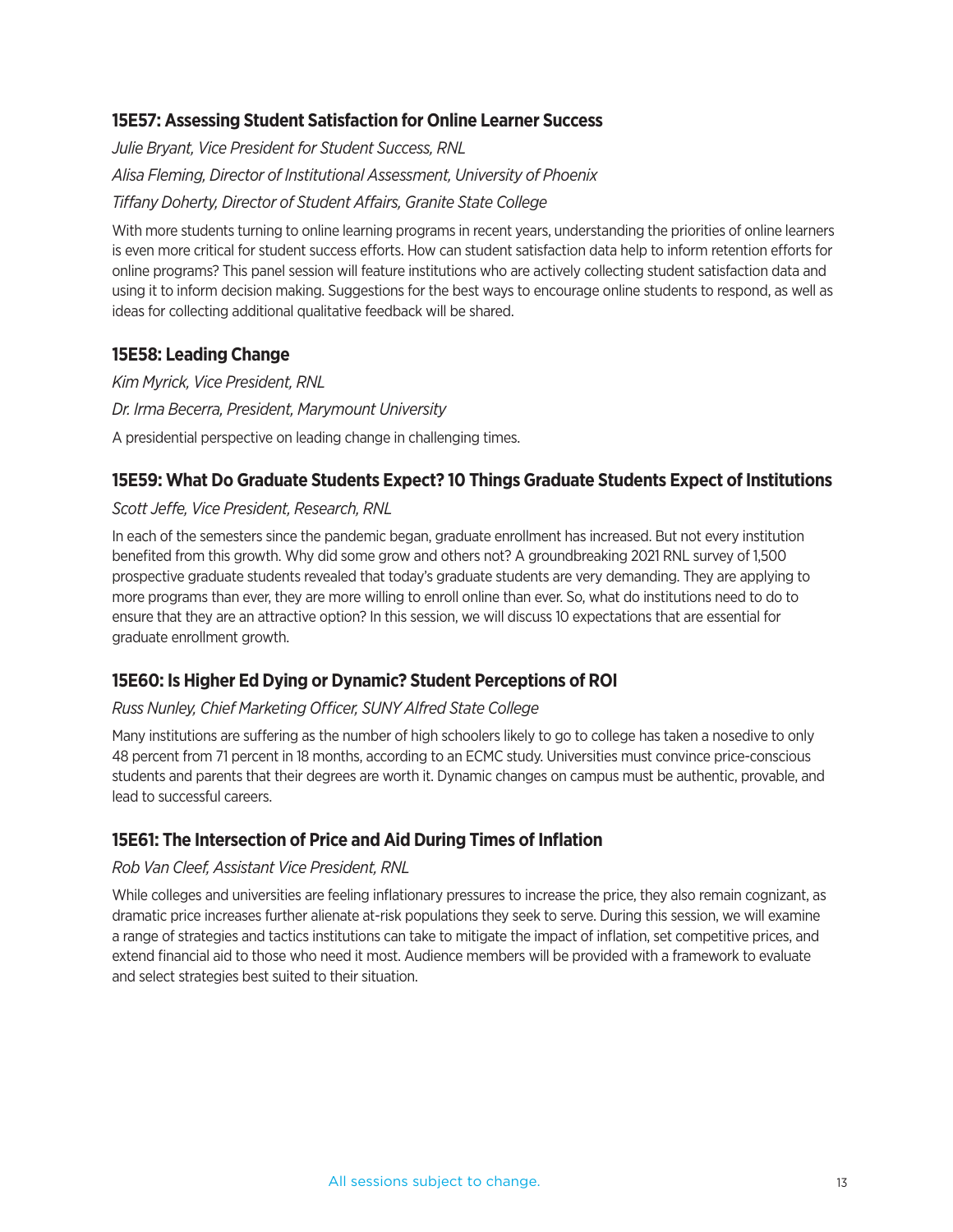# **15E62: Silo Annihilation: How Marketing and Enrollment Management Can Win the Recruitment Game, Together**

*Jaime Morgans, Director of Marketing, University of Missouri Rebecca Koonse, Digital Marketing Manager, University of Missouri*

#### *Mary Ann Rotert, Director of Enrollment Marketing and Communications, University of Missouri*

When your university has a distributed marketing and communications structure, how do you destroy the silos that keep the most effective and aligned recruitment strategies from ever seeing the light of day? University of Missouri's Enrollment Management Communications team and Marketing team embarked on a two-year quest to align as many student recruitment touch points as possible. The work and results speak for themselves. The team and relationshipbuilding that happened along the way were merely a bonus! Learn how Mizzou is doing student recruitment better than ever through data-driven marketing and department collaboration and how you can implement the same strategy.

# **15E63: "Free College" Corporate Partnerships: The Ups and the Downs**

*Sean Nemeth, Vice Chancellor for Enrollment and Student Success, UMass Global Ricardo Lorenzana, Dean for the School of Extended Education, UMass Global*

Large corporate partnerships can be an exciting prospect to help boost university enrollments at a much needed time. As corporations look to be more competitive with their benefits, many large organizations (Walmart, Disney, Amazon, and Starbucks to name a few) have developed employee programs that pay tuition and other expenses for their associates. Removing the financial barrier for new students can make it much easier for those employees to get started. However, they can also create unforeseen negative impacts on the university or the student. In this session, we will explore one university's experience, both the good and the bad, in onboarding several large corporate partners.

**9:15-9:45 a.m.** Refreshment Break

# **9:45-10:45 a.m. Concurrent Breakout Sessions**

# **15F50: Declining Traditional Enrollment and the Top of the Funnel: Numbers or Quality?**

# *Greg O'Brien, Chief Growth Officer, RNL*

Enrollment is down over a million students since the pandemic began, compounding the problem of expected declines. The move to test-optional admissions has made filling the top of the enrollment funnel more difficult: an ideal source of identifying potential students has dried up. Enrollment professionals are faced with an uncomfortable dichotomy: should we get more names or focus on a smaller number of more qualified potential applicants? This session uses data to assess each approach.

# **15F51: 2022 Prospective Family Engagement Study**

#### *Raquel Bermejo, AVP for Market Research, RNL*

# *Dave Becker, President & CEO, CampusESP*

More than 30 institutions from across the U.S. joined forces to survey nearly 6,500 families of prospective college students. The results are in, and they are exciting! Join this session to learn how your team can use this information to create a state-of-the-art communication strategy to reach and engage prospective families. You will learn what channels you should be using, how frequently you should be communicating with prospective families, what information are they looking for, and most importantly what you can do to remove barriers that keep families from being able to access college planning information.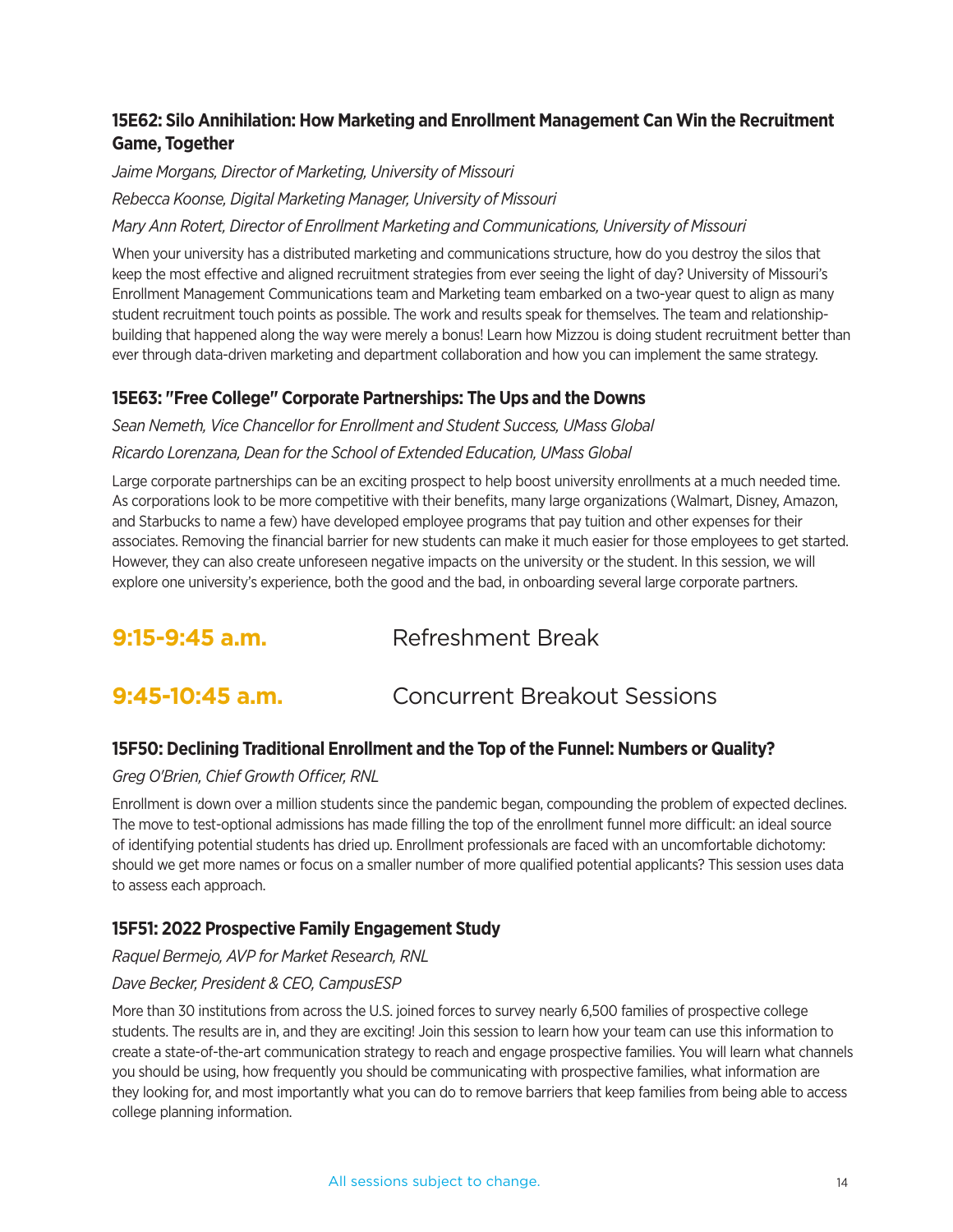# **15F52: Building a Solid Foundation that Drives Growth During Shifting Economic Realities**

*Jason Langdon, Senior Vice President, RNL Andrea Gilbert, Senior Vice President, RNL Eric Groves, Vice President and Consultant, Enrollment Management, RNL*

In the face of turbulent economic times, institutions that have built a solid foundation, to support their recruitment efforts, will likely be the institutions that survive and thrive into the future. In this session, we will draw on data and experiences across hundreds of campuses, to discuss ways that Colleges and Universities can set themselves up to be successful in the current Higher Education Marketplace. Three of RNL's experts, who are responsible for relationships with thousands of colleges and universities, will share best practices when building a robust pipeline to engage students, grow/shape enrollment, and increase net revenue. We will discuss new approaches, innovative strategies, and describe why investing in your brand has never been more important!

# **15F53: Less Likely to Succeed? Factors That Influence Nursing Student Persistence**

#### *Jeff Hill, Regional President, Herzing University*

The growing shortage of nurses with bachelor's degrees is threatening the quality of our nation's healthcare systems. Traditional admission practices of nursing programs, which rely solely upon academic variables are not yielding degree completion rates that will meet occupational demands. As a result, this study utilized a two-phase, sequential exploratory design to examine the predictive validity of an array of both academic, and non-cognitive, variables related to program completion.

# **15F54: Questions Enrollment Leaders Should Ask their Marketing Team**

*Amy Jauman, Director, University Partnerships, RNL*

#### *Sarah Dampier, Director of Academic Operations, Saint Mary's University*

Institutions are filled with experts, so why don't we always hear the most valuable information that will lead to success? Faculty and staff who have their finger on the pulse of what current and prospective students are looking for, where they're spending their time, and what incentives they're responding to are potentially not telling leaders everything they need to know for one (or several) reasons.

# **15F56: When Less Is More: How Smaller Institutions Can Successfully Compete**

#### *James Steen, Vice President of Enrollment Management, Houston Baptist University*

Those of us who serve at small- to mid-sized institutions regularly compete for students with other universities that are significantly larger and have seemingly infinite resources. With a goal to grow, enrollment managers are a facing increasing pressure to increase the number of inquiries, applicants, admits, and enrollees each year—often against seemingly insurmountable odds and declining high school graduation rates. By working smarter (not necessarily harder) and being more strategic about approaches to recruiting students, most institutions can achieve their enrollment goals in a market that is becoming more and more competitive. In this session, we will explore findings from the presenter's dissertation on branding in higher education with practical techniques and recommendations that can be implemented to leverage your greatest assets to maximize your funnel, steward your brand, and ultimately do more with less.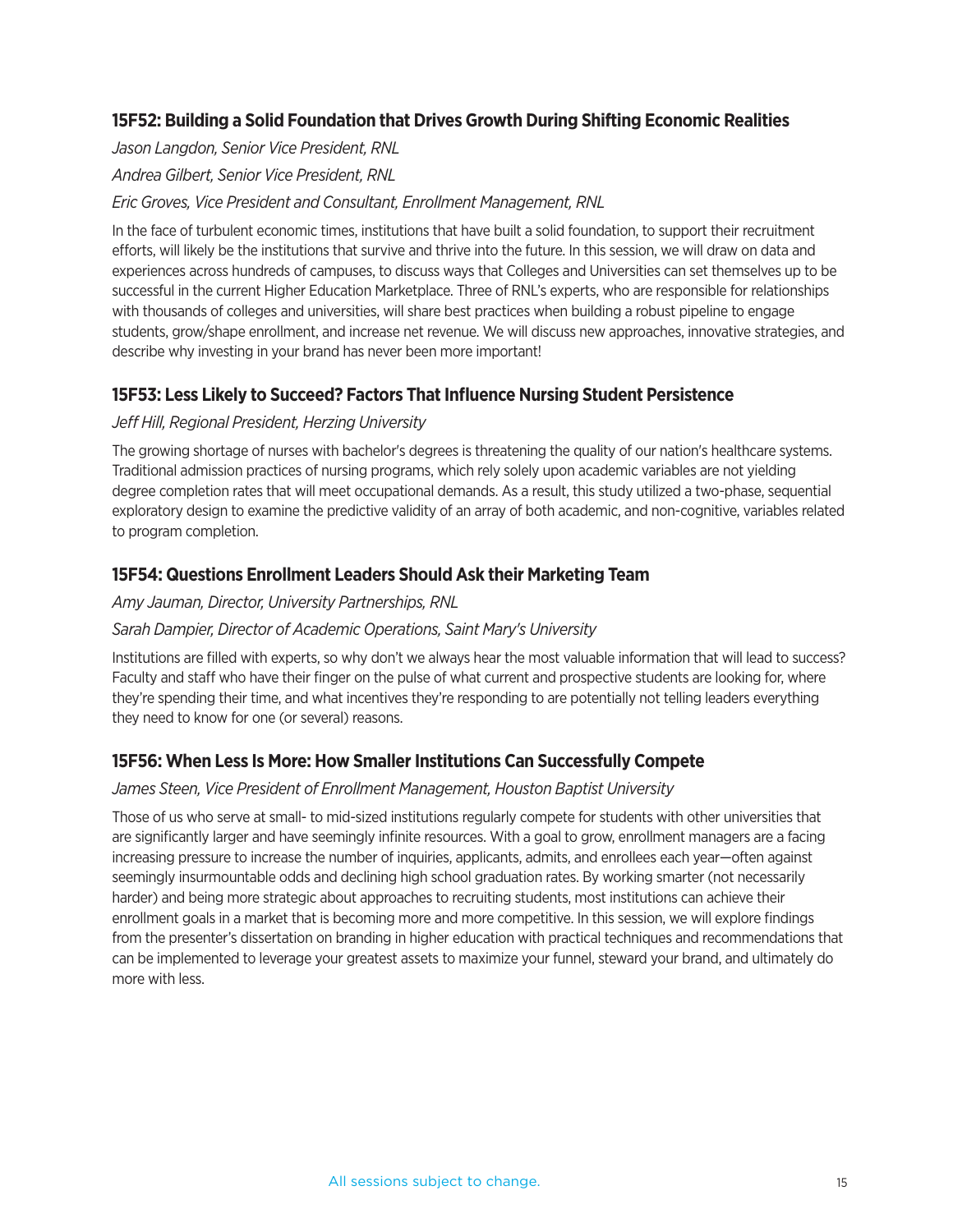# **15F57: Lasting Impacts of the Pandemic on Law Admissions**

#### *David Kirschner, Associate Dean of Admissions and Financial Aid, USC Gould School of Law*

There is no denying that the pandemic disrupted the fabric of everyday life and this certainly has ramifications for the world in which law school admissions offices operate. So, how will the pandemic impact law school admissions moving forward? Join this session to engage in a discussion about the answers to that very question. Attendees should expect to learn about the new hybrid nature of prospective student recruitment, the disruptions to the pipeline of law school applicants caused by the pandemic, and fundamental changes to enrollment models that may result from pandemicrelated disruptions.

# **15F59: Addressing Student Success for "Contemporary Learners"**

#### *Nancy Ludwig, Dean, Graduate, Online, & Professional Studies, University of Massachusetts Lowell*

Students today don't necessarily fit into the commonly used designations of "traditional" and "nontraditional." Today's students might be considered "contemporary learners." Learning modalities have expanded and evolved through the past two years due to the pandemic, but student behavior has been evolving, too. Institutions need to be prepared to address student success for all the students they serve, in whatever format or pattern students choose to take their courses. This session will share how one four-year public institution is gathering data, establishing touchpoints, and working to retain their graduate, online, and professional students in ways that are specific to the needs of these populations.

# **15F60: Debt Perception: Student Loans, Financial Literacy, and a New Generation of Students**

#### *Steve Neilsen, Dean of Academic Persistence and Support, California Baptist University*

More than 45 million college students in the United States have amassed \$1.6 trillion in student loan debt. Cultural identity, family background, and communities where students grow up have a powerful impact on the way they perceive education, both as a family value and the economic value of a college degree. More than just financial knowledge, students need to be taught practical skills in order to make informed financial decisions. Generation Z is the most diverse generation in history. Financial security, paying for college, and being able to estimate the potential return on investment are top concerns for today's students.

# **15F61: Enrollment Growth Through University-Industry Collaboration**

#### *Elmer Yglesias, Director of Data Analytics & Strategic Enrollment, American University*

From Silicon Valley to Amazon's HQ2 in Arlington, VA, University-Industry Collaboration (UIC) comes with the promise of more jobs and economic development. For their part, universities participate in UICs to align their academic programs and graduates with the needs of business and industry with the hope of achieving higher enrollment and stronger community bonds. The key challenge for UICs is how to successfully bridge the dissimilar missions and organizational goals of universities and industry. How are these strategic partnerships established? What are the UIC characteristics that lead to enrollment growth? How do you convince stakeholders to engage in UICs?

# **15F62: How to Conduct an Internal Enrollment Assessment (and What to Do With What You Find)**

*Chanelle Lester, Assistant Dean - School of Science, The College of New Jersey*

# *Reena Lichtenfeld, Assistant Vice President, RNL*

Many institutions seeking help from consulting organizations like RNL are doing so because they either are experiencing enrollment loss or see it coming. This year, more than ever before, we have been asked to assess enrollment outcomes and then offer recommendations to remediate. To this end, we have developed a two-part assessment process that allows for a survey of the situation by employing rubric methodology followed by looking at what rises to the top to determine what requires further exploration, which is where we delve even deeper. From there, we are able to remediate really getting at root cause(s) and enabling teams to leverage other RNL approaches, such as strategic enrollment planning and annual marketing and recruitment plan development.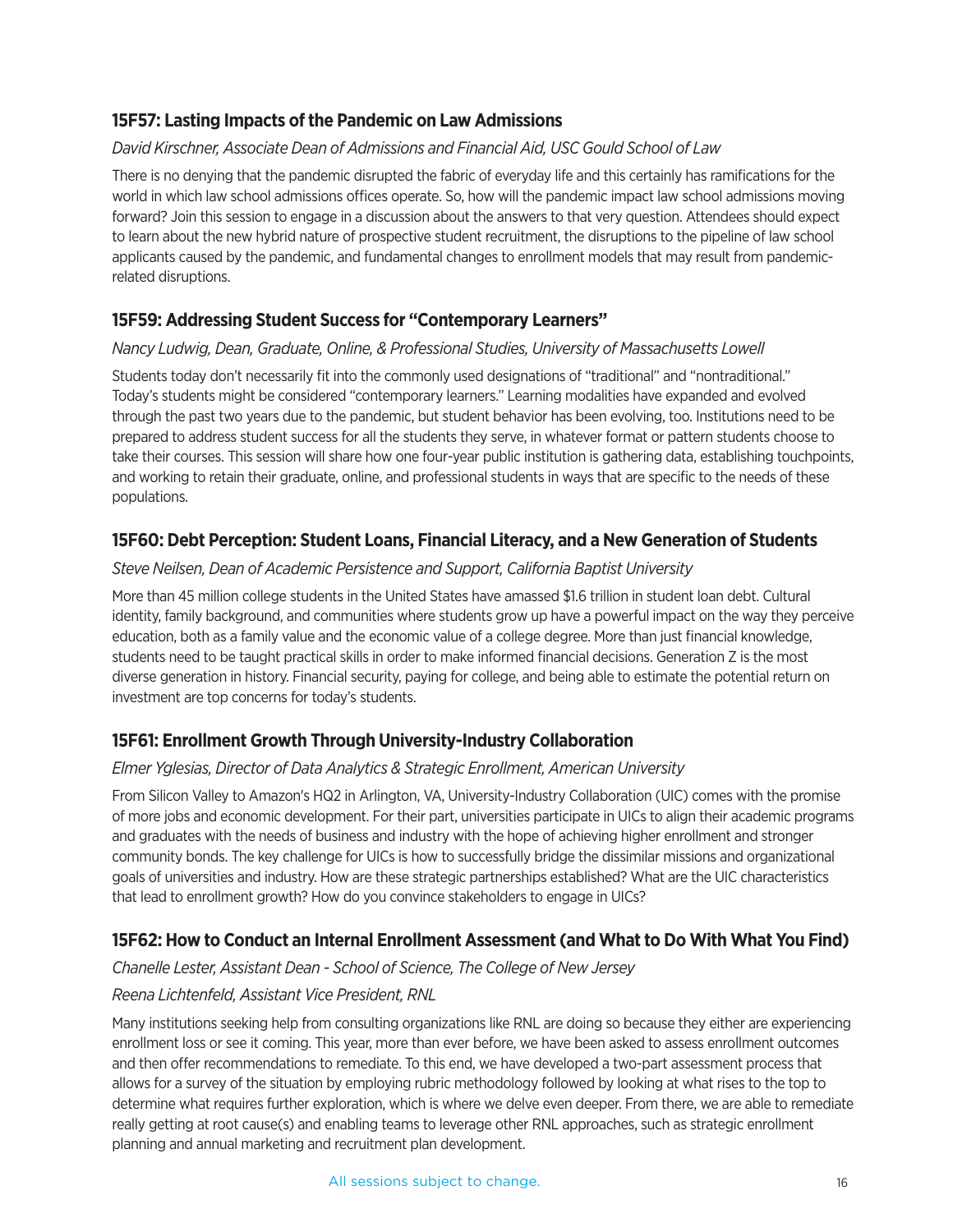# **15F63: Project Integration and Optimization Through SEP**

*Dawn Fortin Mattoon, Executive Consultant, RNL*

#### *Dean Kahler, Vice Provost for Strategic Enrollment Management, University of Idaho*

Your strategic plan provides the map for setting and achieving your goals. Learn how to integrate all of your enrollment projects into the Strategic Enrollment Planning process. Enrollment project integration and coordination will help to ensure a return on all of your enrollment support investments.

# **11:15 a.m.-12:30 p.m. Keynote Session**

# **The Surprising Path to the Good Life**

# *Daniel Pink, #1 New York Times Bestselling Author*

How can we lead more satisfying personal and professional lives? As the world emerges from Covid, that question has become newly urgent for individuals and organizations alike. #1 New York Times bestselling author Daniel Pink has found the answer in an unlikely place.

In this provocative and engaging presentation, Pink will reveal a new approach to working smarter and living better by examining our most understood emotion: regret. He will show why the ever-popular "No Regrets" philosophy is utter nonsense. Everyone has regrets. And if we handle our regrets strategically, Pink says, they can be one of the most powerful ways we have to sharpen our decisions, elevate our performance, and deepen our sense of meaning.

To tell his stories and share his insights, Pink will draw on two massive and unprecedented research projects: The American Regret Project, the largest sampling of U.S. attitudes on regret ever conducted, and the World Regret Survey, which has collected more than 16,000 regrets from people in 105 countries. The result is a presentation packed with big ideas, practical takeaways, and a dose of inspiration.

**12:30-1:45 p.m.** Hosted Lunch

# **2:00-3:00 p.m.** Concurrent Breakout Sessions

#### **15H50: Women Leaders in Higher Ed: We Can Do It All!**

*April Bush, Executive Consultant, RNL*

*Wendy Beckemeyer, Vice-President for Enrollment Management, Cornell College*

*Kelly Holloway, Assistant Vice President for Enrollment Management, Mercer* 

*Keyana Scales, Vice President of Enrollment Management at Xavier University, New Orleans*

As women, we constantly feel as if we must make sacrifices for family or a career, but do we? If work and family are a natural part of our lives, then why do we have to choose? You can find joy and fulfillment from work and family. Join a panel of women leaders in higher education from across the country who have success in achieving the ultimate life balance and enjoy both work and family. Come be encouraged by other women in higher education and learn how we achieve more when we support each other.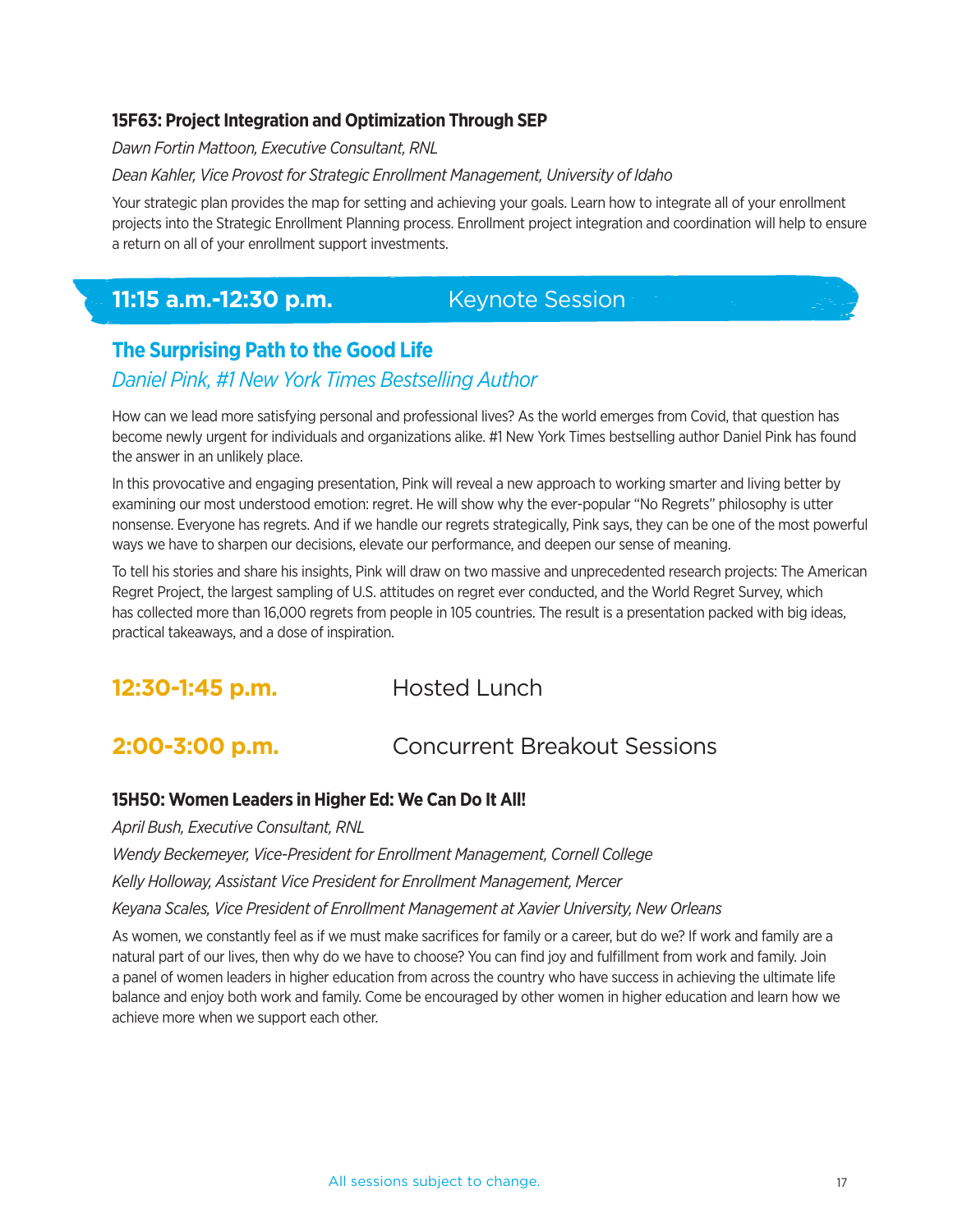# **15H51: I am MORE Than a Number: Why Personalization is Key for Gen Z**

#### *Jonathan Clues, Founder & CEO, StudentBridge*

Digital marketing experts estimate that most Americans are exposed to around 4,000 to 10,000 ads each day (back in the 70's it was less than 500!). With this amount of sensory overload, it is easy to see how your important messages get lost in the noise and don't have the impact you hoped for. Beyond the technology, getting the right balance of personalization can be tricky. Come on too strong, too early, and it could alienate the audience who fear Big Brother. Sending out the same message to everyone shows you don't have any idea who they are and it is completely impersonal. Not ideal for such an important and emotional decision as Higher Ed. In this session we will highlight the right way to approach personalization, and show why nearly 80% of your audience EXPECTS it.

# **15H52: Be True to Your Institutional Brand in the Digital Learning Environment**

*Emily Wood, Director of Instructional Design and Development, RNL Derek Kirby, Director of Marketing Strategy, RNL Andrew Gianchetti, Senior Market Research Consultant, RNL*

Many universities pride themselves on offering a particular campus experience consistent with their mission. How can universities close the gap between online and in-person student learning experiences? How can universities still retain their unique characteristics and value proposition in a digital learning environment? This session will help answer those questions through an exploration of design using the student experience lens.

# **15H53: Aspirations, Access, and College Completion Driving Students of Color Success Pre- and Post-Recruitment**

#### *Jason Fletcher, Director of Undergraduate Recruitment, Houston Baptist University*

# *Dr. Tristian Fernandez-Cablay, Associate Dean Academic Support and Resources, Houston Baptist University*

It is essential that every institution minimizes barriers that exist in terms of recruitment, persistence, retention, and the graduation of students of color. Successful colleges do more than recruit; they cultivate, improve and continually examine the processes to help students of color thrive, excel, and achieve a higher education. This session will explore some of the critical functions of enrollment management and student success related to students' color. On a more practical basis, we will examine how student experiences, family resources, and social mobility affect students of color at various points in the pipeline, from application to completion.

# **15H54: Academic Program Planning**

#### *Rob Van Cleef, Senior Market Research Consultant, RNL*

Aligning curricular offerings with the needs of the ever-changing market is not an easy task. Most institutions struggle to sunset programs while bringing about new ones. Come learn the key metrics associated with taking a data-driven and objective approach to optimizing your academic program mix, such as demand and market share, employment, funnel analysis, and survey research.

# **15H56: How Your People and Your System Create Success: The Role of Your People and Slate in Successful Recruitment**

*Rob Tallerico, Vice President CRM Consulting, RNL*

Session description coming soon.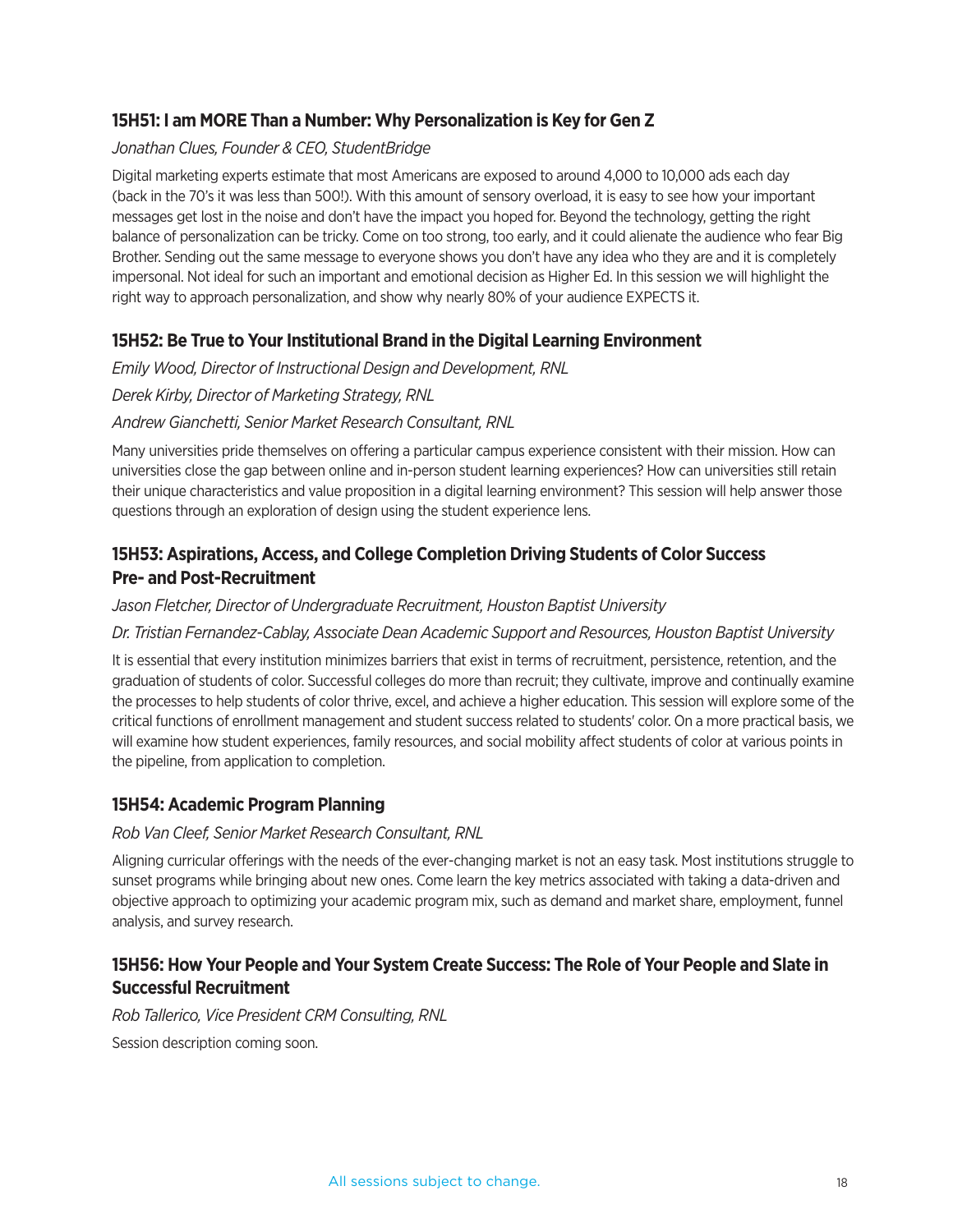# **15H57: RNL Student Success: An Integrated Program of Assessment, Analytics, Planning, and Implementation**

# *Shannon Cook, Executive Consultant, Student Success Solutions, RNL*

# *Laura Breckner, Consultant, Student Success Solutions, RNL*

The management of student retention outcomes should be integrated throughout your institution, data-informed, technology-enabled, and most certainly based upon your students' needs. But where and how do you start? This session will explore the RNL approach to student success. The presenters will share ways to assess student motivation and satisfaction, the use of predictive analytics for early-alert identification, and the integration of these data points into academic advising, planning strategies, annual retention and completion plans. Examples from institutions who have developed an integrated student success program and improved the student experience will provide ideas for implementation on your campus. You'll leave this session with the ability to assess your campus's comprehensive student retention plan, and with strategies to move it to the next level.

# **15H59: Creating Campus Awareness About Enrollment Matters**

# *Anthony Turner, Vice President of Enrollment and Marketing, Charleston Southern University*

Have you said to yourself, "I wish people on campus would understand our enrollment challenges and concerns"? Or, "how can I get others involved in recruiting students and not feel that I am carrying the burden alone"? This session aims to help the enrollment leader raise campus awareness of enrollment and foster meaningful partnerships to advance and achieve enrollment objectives for your institution.

# **15H60: Driving Online and Graduate Enrollment Growth: Building a Market Data-Informed Marketing, Enrollment, and Program Development Strategy**

*Charles Ramos, Vice President, Graduate and Online Enrollment Management, RNL*

*Jay Goff, Vice Provost of Enrollment Management and Student Success, George Washington University*

# *Gabrielle Julien Molinequx, Assistant Vice Provost for Graduate Enrollment, George Washingon University*

Join a discussion with Charles Ramos from RNL—along with Jay Goff, vice provost of enrollment and student success and Gabrielle Julien-Molineaux, assistant vice provost for graduate enrollment, both from The George Washington University about how GW would apply key findings from RNL's 2022 Survey of Online Student Search and Enrollment Processes to their own operations and strategies. Among the topics to be discussed: How can institutions meet students' expectations for personalized responses? How can colleges and universities adjust admissions processes to ensure timely admissions decisions? What should marketing operations do to ensure they are addressing the value propositions most important to prospective students? Are your programs aligned with online student demand, needs and expectations? How can marketing and outreach operations more effectively meet students where they are? This session will provide strategic and practical approaches all aligned and rooted in the intelligence gathered from the survey, providing attendees with practitioner-based insights on how to best leverage the results of the survey.

# **15H61: How Can Colleges Provide School Counselors With The Information They Need to Succeed?**

*Alicia Ortega, AVP, Enrollment Marketing Strategy & Integration, RNL*

# *Melanie Casciato, Director for Student Recruitment, Columbia Basin College*

# *Raquel Bermejo, AVP for Market Research, RNL*

High school counselors are key influencers in the college admission process. This session will highlight results from recent RNL studies examining the effectiveness of content geared at high school counselors, and how they leverage various forms of information with students and families. We will share what counselors have identified as the most valuable information, as well as common pitfalls. Come to this session to learn about what works when engaging with students from the counselor's perspective and leave with actionable items to improve your counselor's communication plan.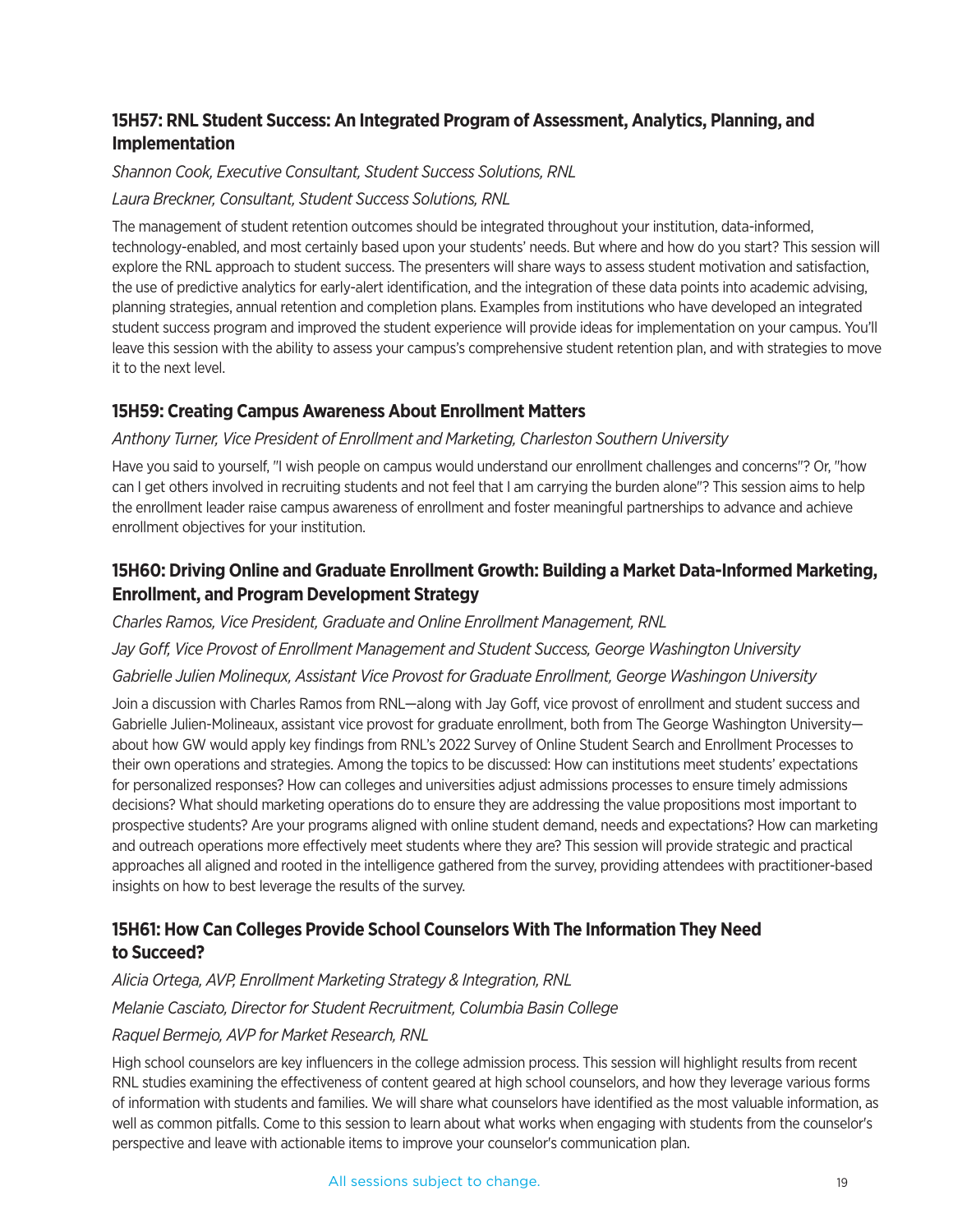# **15H62: Integrated Technology Tools for a Data-Driven Marketing Strategy**

*Cyrus Homayounpour, Associate Dean for Marketing & Enrollment Management, College of Professional Studies, George Washington University*

*Amanda Gillespie, Director of Communications, Marketing and Recruiting, College of Professional Studies, George Washington University*

#### *Sam Wimberly, Data Analyst, George Washington University*

This session provides detailed information on one university employing a suite of technologies consisting of labor market databases (EMSI), digital marketing dashboards, email journeys (Pardot) and social media analytics to develop data-driven marketing strategies by using skill cluster analysis, broad labor market and profile data, digital and email engagement and social amplification rate.

# **15H63: The Student Aid Index: Shifting Our Thinking on Financial Aid Eligibility**

#### *Ann Cools, Executive Consultant, RNL*

#### *Beth Davenport, Senior Consultant, RNL*

Changes are coming to student aid! A streamlined Free Application for Federal Student Aid (FAFSA) will be implemented and the Expected Family Contribution (EFC) will be replaced with the Student Aid Index (SAI) beginning with the 2024-25 academic year. As a result, there will be multiple changes affecting the financial aid process including a different and separate calculation for Pell Grant eligibility. This session will provide an overview of those changes as well as implications for enrollment management officers, their staff in admissions and financial aid, as well as the students and families they serve.

# **3:00-3:30 p.m.** Refreshment Break

# **3:30-4:30 p.m. Keynote Session**

# **The Imperative for Innovation in Student Success at Scale: Examples from an R1 University**

# *Dr. Phil Regier, University Dean for Educational Initiatives and CEO of EdPlus, Arizona State University*

Innovation is a way of doing business, and the need for innovation that leads to graduation at scale, with quality and rigor in our offerings, has never been greater. Navigating the changing set of solutions to achieve scale appears treacherous, with for-profit universities being purchased by public universities and full-service OPMs facing daunting political and operational challenges. University Dean for Educational Initiatives and CEO of EdPlus at Arizona State University, Phil Regier, will discuss these challenges and propose solutions sparked from within the knowledge core of the university itself.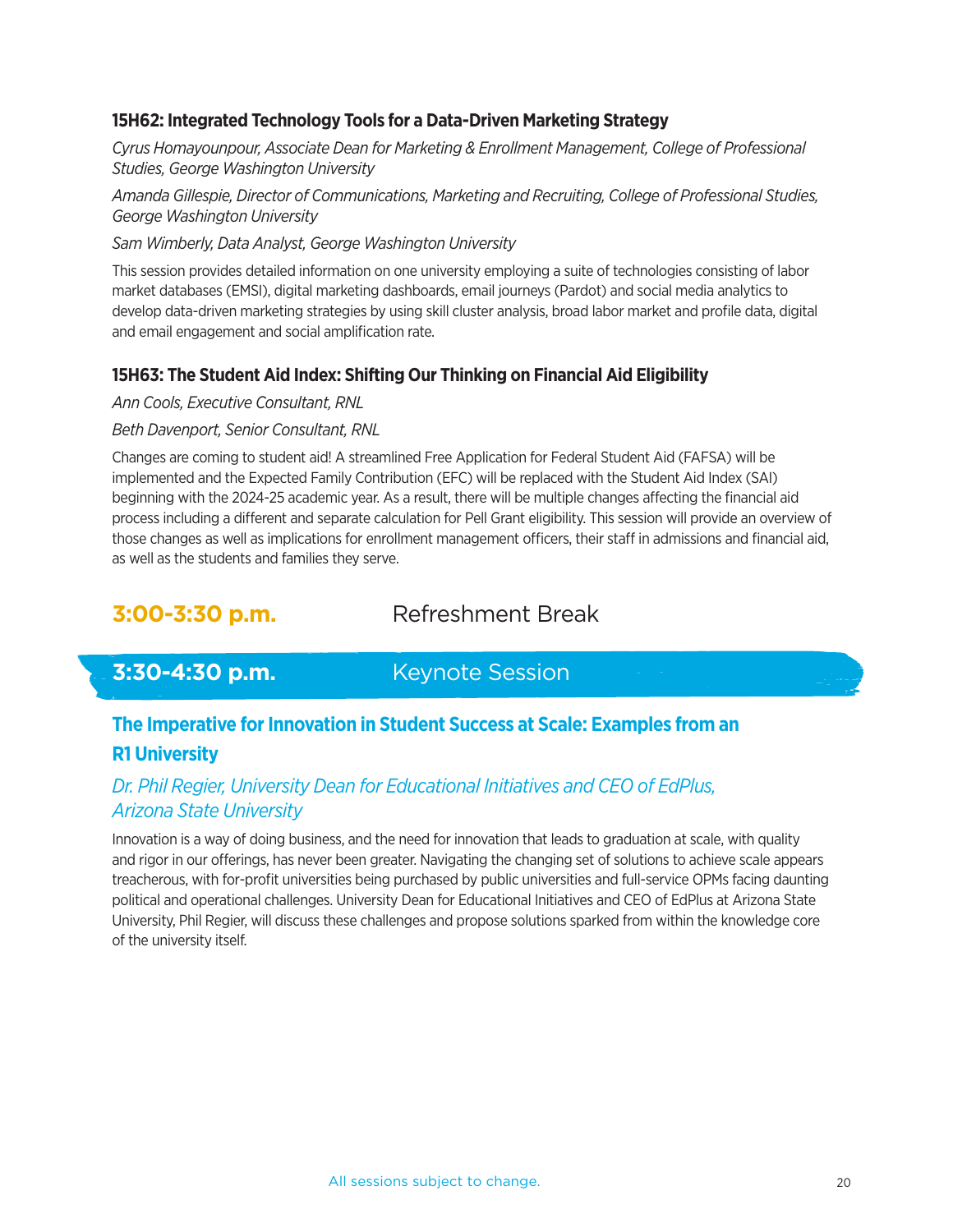# **3:30-4:30 p.m. Concurrent Breakout Sessions**

# **15J52: Put Your FAQs to Work: Using Keyword Research to Optimize Your Existing Content for Search**

*Juliana Scheiderer, Digital Marketing Strategist, Ohio State Online (The Ohio State University)*

#### *Erin Schuler, Digital Marketing Strategy Lead, Ohio State Online (The Ohio State University)*

Developing a search-friendly content strategy doesn't have to mean starting from scratch. Your prospective students' frequently asked questions are also their frequently searched questions. Leverage readily available data about your prospective student audience and refresh your existing resources to create content that captures more search traffic—and more students.

# **15J53: Positioning Your College as a Destination for Phi Theta Kappa Transfer Students**

#### *Dennis Kelly, Chief Enrollment Officer / Senior Vice President, Wilmington College Ohio*

The difference between a successful transfer fall class could be the number of students enrolled that are Phi Theta Kappa transfers. This presentation focuses on establishing a firm business relationship with PTK, developing a sound recruitment plan to include marketing, and creating specific scholarships and grants for PTK transfers.

# **15J55: The Unintended Consequences of the Use of Data on Diversity, Equity, and Inclusion**

*Tracy Simmons, Assistant Dean, Admissions, Diversity Initiatives and Financial Aid, University of San Diego School of Law*

#### *Scott Jeffe, Vice President, Research – Graduate and Online, RNL*

In the last several years, institutions have increasingly promoted Diversity, Equity, and Inclusion initiatives. At the same time, the use of advanced analytics in marketing, enrollment management, financial aid optimization, and student success has become more commonplace. Often, data can seem merely factual and innocuous. Yet there can be surprising bias in data. To avoid unintended effects on DEI initiatives, enrollment leaders need to understand how to spot and mitigate data issues that perpetuate the status quo.

# **15J56: Academic Affairs and Enrollment Management: The Bridge to a Quality Student Experience**

*Reena Lichtenfeld, Assistant Vice President, RNL*

*Cherron Hoppes, Chief Academic Officer, RNL*

*Keona Tarpley, Director of Product Management, Adtalem Education*

To ensure the best possible student experience in graduate and online programs, alignment between academic affairs and enrollment management is key. Leaders from each division should partner in all aspects of academic and enrollment operations, program development, marketing and messaging, student orientation and onboarding, and the learning experience. Join our conversation to explore ways to build the academic and enrollment partnership.

# **15J58: Win, Grow, Retain: How Athletics Impacts Admissions, Financial Aid, and Enrollment**

# *Todd White, Assistant Vice President, Consulting Services, RNL*

Institutional strategic planning goals target improved recruitment, enrollment, retention, and graduation of students. Athletics impact these results not just for athletes but for the entire institution. This session will discuss the importance of the recruitment of student athletes in meeting institutional enrollment and revenue goals. Examine the role of roster size, JV programs, and new programs for potential growth. Look at examples of tools and strategies you can use to include athletic student recruiting goals in overall enrollment planning. Review strategies to deliver and monitor merit and talent scholarship cost for student-athletes.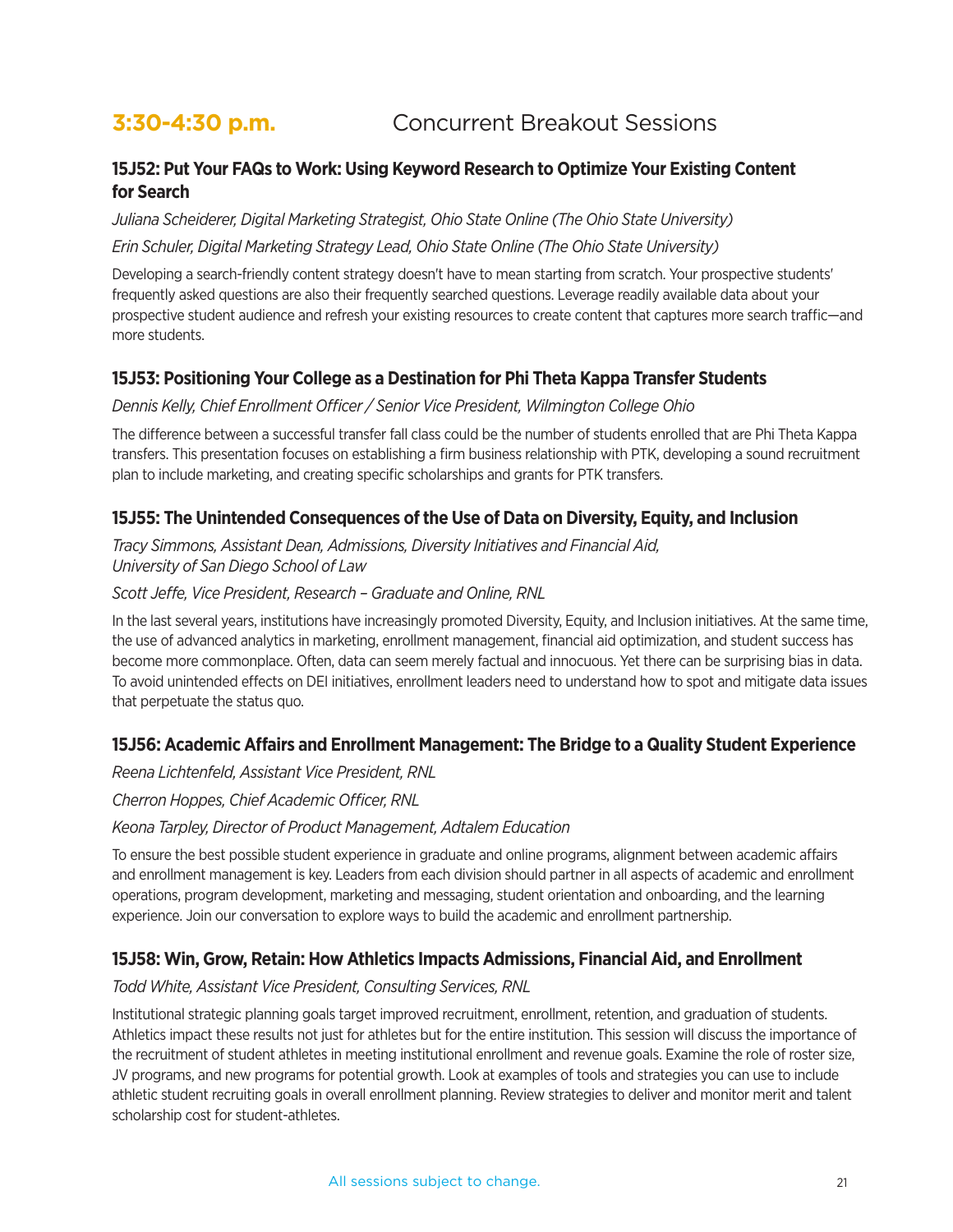# **15J59: Developing an Agile Enrollment Management Structure and Culture**

*Alejandra Sosa Pieroni, Vice President, Enrollment Management, RNL Boyd Bradshaw, Vice President for Enrollment Management, Towson University*

The need for strategic enrollment planning to create a data-informed campus culture is a must to succeed in today's volatile environment. During this session, come learn how a continued strategic enrollment planning process can help you bring the campus together to optimize enrollment, meet revenue goals, and advance your institution's mission.

# **15J61: Faculty Involvement in Recruitment: Beyond the "Same Old, Same Old"**

#### *Carol Descak, Interim Dean of Enrollment, PA College of Art & Design*

How can you distinguish your institution by involving faculty beyond "the same old, same old" tactics? What do you do about the overly enthusiastic faculty member who wants to volunteer but who may not be the best front-facing representative? How can we optimize faculty strengths in recruitment? At what touch points does faculty involvement have the most impact? What do we in admissions want faculty to know (or not know)? How do we encourage and reward faculty involvement? In this session, you'll hear answers to these questions, gain insight into some best practices in your work with faculty, and hear about creative strategies for building partnerships with one of your institution's greatest resources.

# **15J63: The Skills, Tools, and Capacities Most Important to Enrollment Management Success**

*Lauren Way, Director, RNL Certificate in EM and Associate Professor, Bay Path University*

#### *Dr. John Baworowsky, VP of Enrollment Management, Marquette University*

Enrollment professionals serve in the intersection of strategic institutional needs including tuition revenue, institutional policy, technology expectations, and the changing prospective student demographics and preferences. How do the most successful enrollment managers and leaders prepare themselves and their institutions to meet these challenges? This session covers the set of key skills, most relevant knowledge areas, and cutting edge strategies that RNL experts have collected and infused into a unique career-building experience. Attend to discover the best way to increase your own and your institution's ability to meet rapidly changing technology, financial aid, retention, and strategic planning capabilities.

**4:30 p.m. Free Evening to Enjoy D.C.**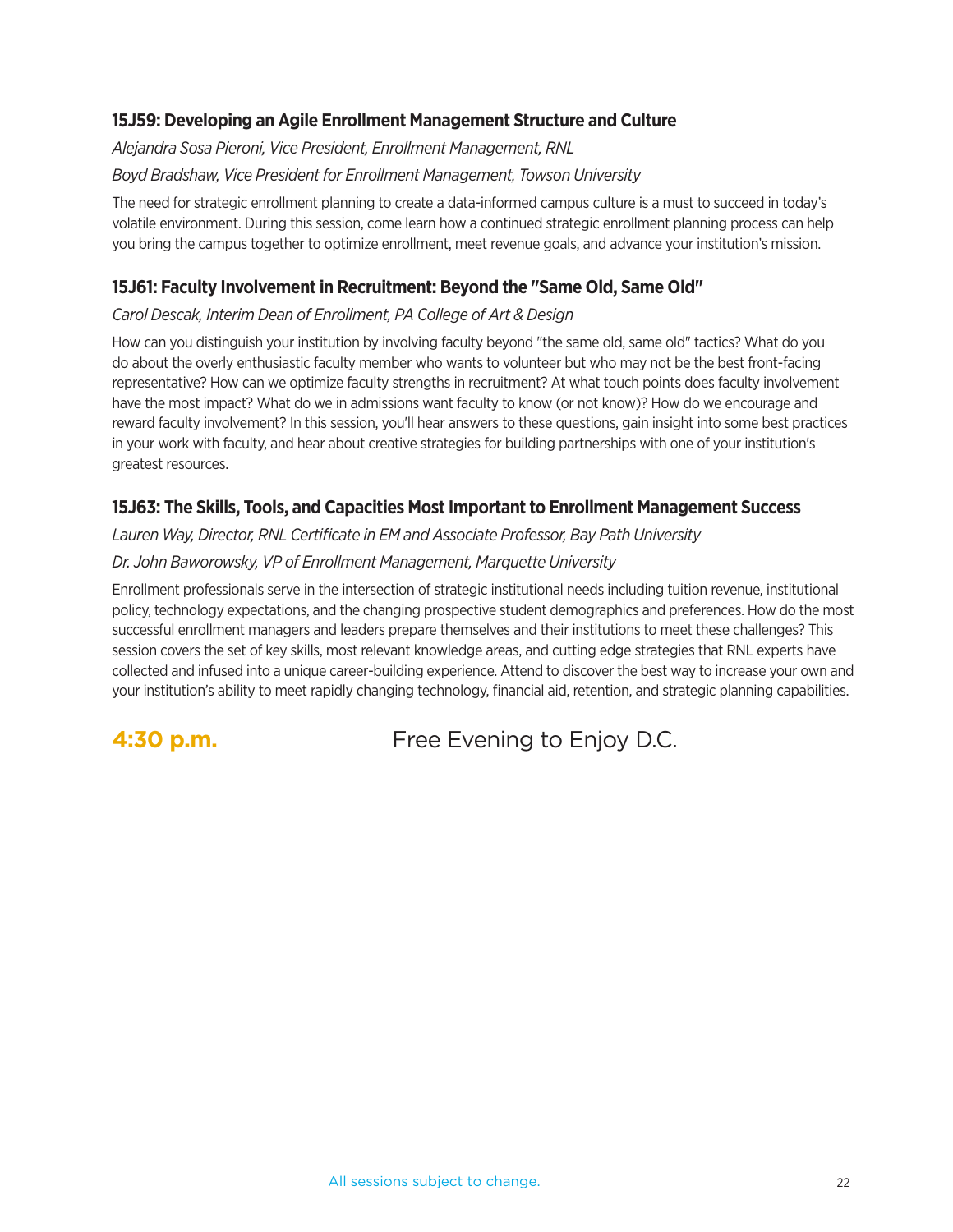# **Saturday, July 16, 2022**

| 8:00-8:30 a.m.       | Coffee and Doughnuts                    |
|----------------------|-----------------------------------------|
| 8:00 a.m.-10:00 a.m. | Registration check in/Exhibit Area Open |
| $8:30-9:15$ a.m.     | <b>Concurrent Breakout Sessions</b>     |

# **16K50: Creating an Environment for Success: What Enrollment Leaders Need to Prepare for in 2023 and Beyond**

*Dani Rollins, Vice President, Enrollment, RNL*

*Suzana Díaz Rosencrans, Assistant Vice Provost for Online Programs, The University of Texas at San Antonio*

Effective enrollment managers in the twenty first century need more than a solid understanding of marketing, recruitment, and financial leveraging practices. Truly transformational enrollment results come from truly transformational leaders. Join us for this conversation about enrollment management and strategies for creating the necessary infrastructure and culture for enrollment success.

# **16K51: Creating a Healthy Goal-Driven Culture**

#### *Michael Ritter, Vice President, RNL*

The Admissions Office is one of the most measurable (and measured) offices on campus, which can be both a blessing and a curse. Goals are a part of life in admissions, so we will discuss that reality and how best to leverage it into a positive, productive culture in the office. We'll discuss strategies for best using the setting and tracking of goals to positively impact long-term performance, and include a framework for using different types of goals to keep staff motivated regardless of time of year and whether we are ahead or behind of targets.

# **16K52: Doing Data Right—How Information Sharing Can Help Bring In (and Keep) Your Class**

*Ann Cools, Senior Consultant, RNL*

*Leslie Crosley, Executive Consultant, RNL*

*Bernie Valento, VP Enrollment Management, St Bonaventure University*

Attendees will learn why data is important in making enrollment management decisions, as well as the impact it can have on recruiting and retaining students. This session will explore:

- How to understand what metrics (data points) should be collected and analyzed to help the enrollment and campus leadership make informed decisions.
- Explore the specific data points that are vital to assessing the health of an enrolling class, while supporting recruitment and retention efforts.
- How to use data to respond to the continually changing environment while being mindful of campus enrollment and revenue priorities.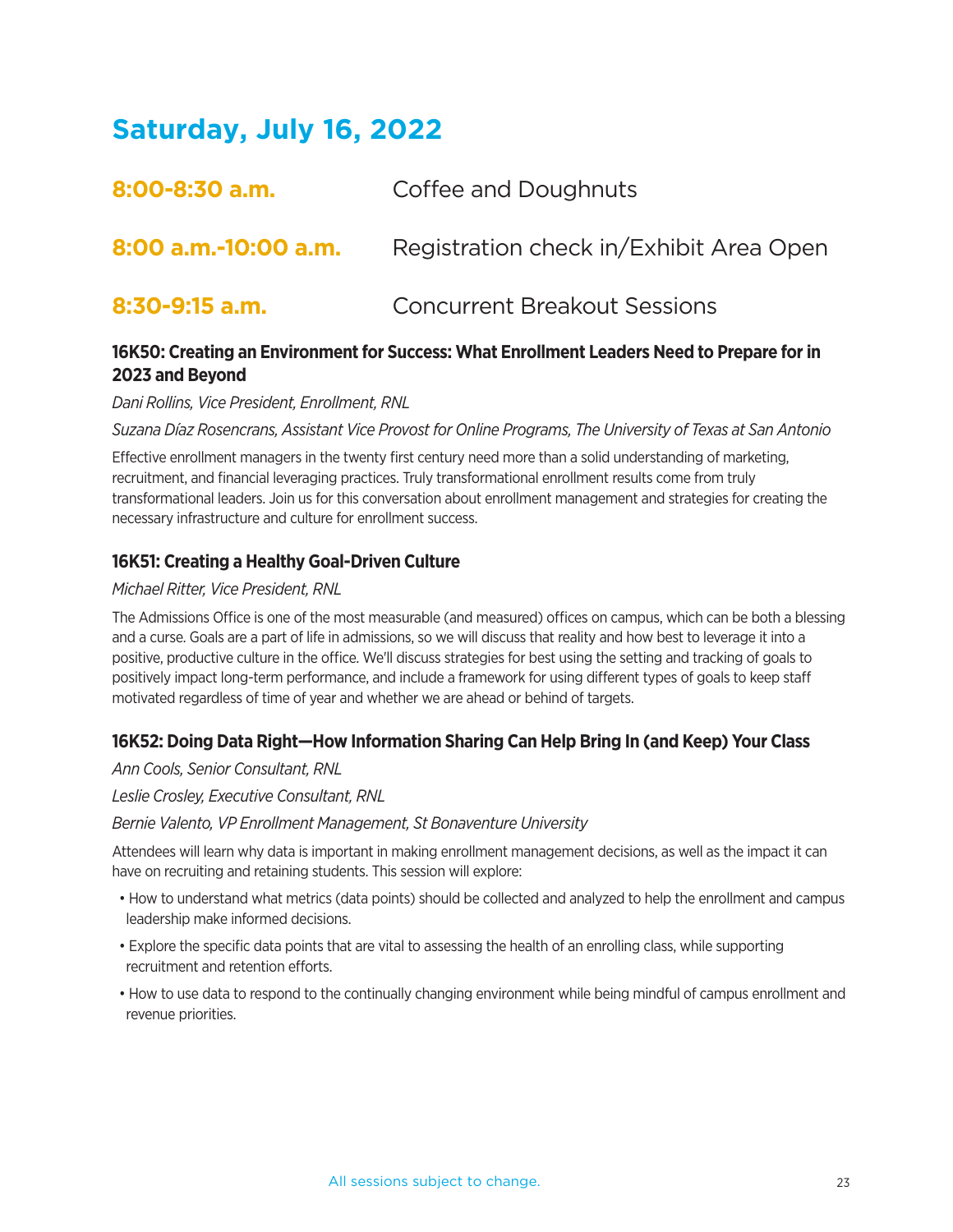# **16K53: Retaining Students by Validating Their Milestones**

#### *Raymond Carlos, Director of Student Life, San Bernardino Valley College*

Retaining students though validating their personal success in their educational endeavors is critical to affirming a student's place in college. This session will demonstrate the use of Dr. Rendon's Validation Theory with particular attention to the use of technology and showcase the success and continued challenges of student retention.

# **16K54: Strategic Student Success Planning**

#### *Jeff Gates, Senior Vice President for Student Life and Enrollment Management, Utica University*

Have you ever wondered how to think strategically with student success planning? You might be familiar with Strategic Enrollment Planning - but how can you apply similar principles within Student Success? Learn how one University has achieved success in this area with first year to second year retention increasing from 67% to 80% in just three years.

# **16K55: Faculty Engagement in Student Success: Effective Strategies for Today's College Students**

#### *Sherri Erkel, Vice President, Consulting Services, Student Success, RNL*

Research abounds on the positive effects of student-faculty interactions on college student success, but these interactions have changed as a result of the Covid-19 pandemic. How do you determine the most effective ways to engage faculty in your student retention and success strategies? This session will provide a useful context and key questions to ask as you build new strategies for faculty-student engagement in the coming year.

# **16K57: Meeting the Needs of Online Students: What the Data Tell Us**

#### *Scott Jeffe, Vice President, Research, RNL*

In each of the last five years, the number of students enrolled in fully face-to-face programs has contracted, while those enrolled in all online courses has increased. This demonstrates the importance of online programming as a key component of enrollment health. In early 2022, RNL conducted a survey of more than 1,600 prospective online students and what we found may surprise you. How do they prefer their online program to be structured? What are the most important factors in their enrollment decision? How do they search for programs of interest? What do they expect of the recruiters and others at institutions? Just how time-sensitive are they? These are among the most important findings that we will review in this session.

# **16K58: I Have Money... How Do I Spend It? Spending Institutional Financial Aid Resources in a Strategic Way**

#### *Derek Flynn, Vice President, RNL*

Financial aid continues to be a driving force in students' decision to enroll. With most institutions having a finite amount of dollars, spending them wisely is critical.

# **16K59: Integrating Your Institutional Strategic Plan with Your Strategic Enrollment Plan**

#### *Stacy Klippenstein, President, Mohave Community College*

#### *Tim Culver, Executive Vice President, Mohave Community College*

Many colleges and universities have developed their Institutional Strategic Plan (ISP) and have included key performance indicators for enrollment and student success, which help guide their Strategic Enrollment Plan (SEP) and enrollment management activities. This presentation will describe how Mohave Community College (AZ) has directly mapped four strategic goals and twenty-one objectives over the next five years.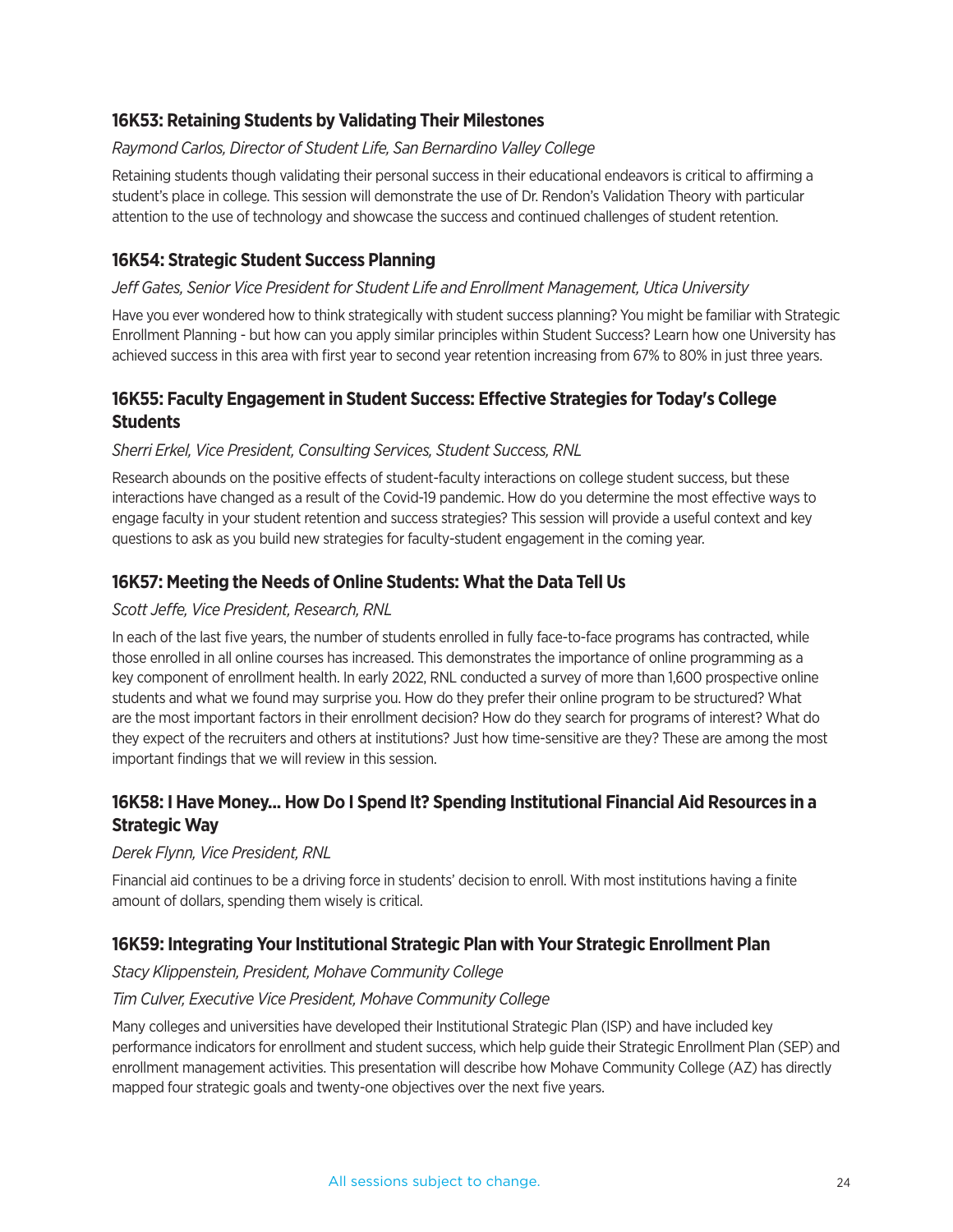# **16K60: Utilizing Market Analytics to Maximize Low-Performing Graduate Programs**

*David Barron, Associate Vice President for University Enrollment Management, The University of Texas at Tyler*

#### *Bob Stewart, Vice President Graduate and Online Solutions, RNL*

This session will highlight how UT Tyler utilized market analytics to determine optimal graduate programs for growth and implemented an innovative "Tuition Reduction Benefit" scholarship to boost enrollment in low-performing graduate programs, without increasing direct costs to the university. Participants will gain an understanding on how they too can implement this strategy on their campuses.

# **16K61: Using Benchmarking to Prescribe Action**

#### *Josh Roberston, Senior Vice President, Product Strategy, RNL*

Every metric begs the question: is this result good or bad? The best way to answer this relevance question is to begin with benchmarks: how do I compare with a peer group? If my metric is better or worse, is this a valid comparison or is there a reason for the divergence from the peer group? This session covers best practices and considerations for more effective benchmarking and taking action with prescription.

#### **16K62: At the Intersection of Standardized Testing Admissions Policies**

*Tony Sarda, Director of Undergraduate Admission, St. Mary's University Akil Bello, Senior Director of Advocacy and Advancement, FairTest*

#### *Tara Miller, Assistant Director of Undergraduate Admission, St. Mary's University*

While the college admissions landscape has shifted away from requiring students to submit standardized tests for college admissions, students have been left to sift through individual institutional policies, wondering if they can game the system, and determining if optional truly means optional. In this session you'll hear from a test-prep expert, a veteran college counselor, and an admission director about the misconceptions and uses/misuses of tests. This session will also discuss the impacts of testing policies on college counseling and the college search, and what admissions offices can do to create clearer and more equitable environments for future college students.

# **16K63: Let's Talk College Financing: How to Effectively Communicate Affordability and Value**

#### *Alejandra Sosa Pieroni, Vice President, Enrollment Management, RNL*

#### *Wendy Beckemeyer, Vice President for Enrollment Management, Cornell College*

With cost and scholarships being among the top decision factors in the students' decision to enroll, financial aid leveraging and literacy has become an imperative in the recruitment process. During this session, come learn how to effectively communicate the financial aid process, establish compelling value statements, and implement innovative financial aid programs to drive enrollment (Learn about Cornell College's latest Debt Reduction Pledge program). Additionally, we will discuss ways to train your staff so they can successfully help students and families navigate the financial aid process and make an informed college decision; all while reaching their recruitment goals.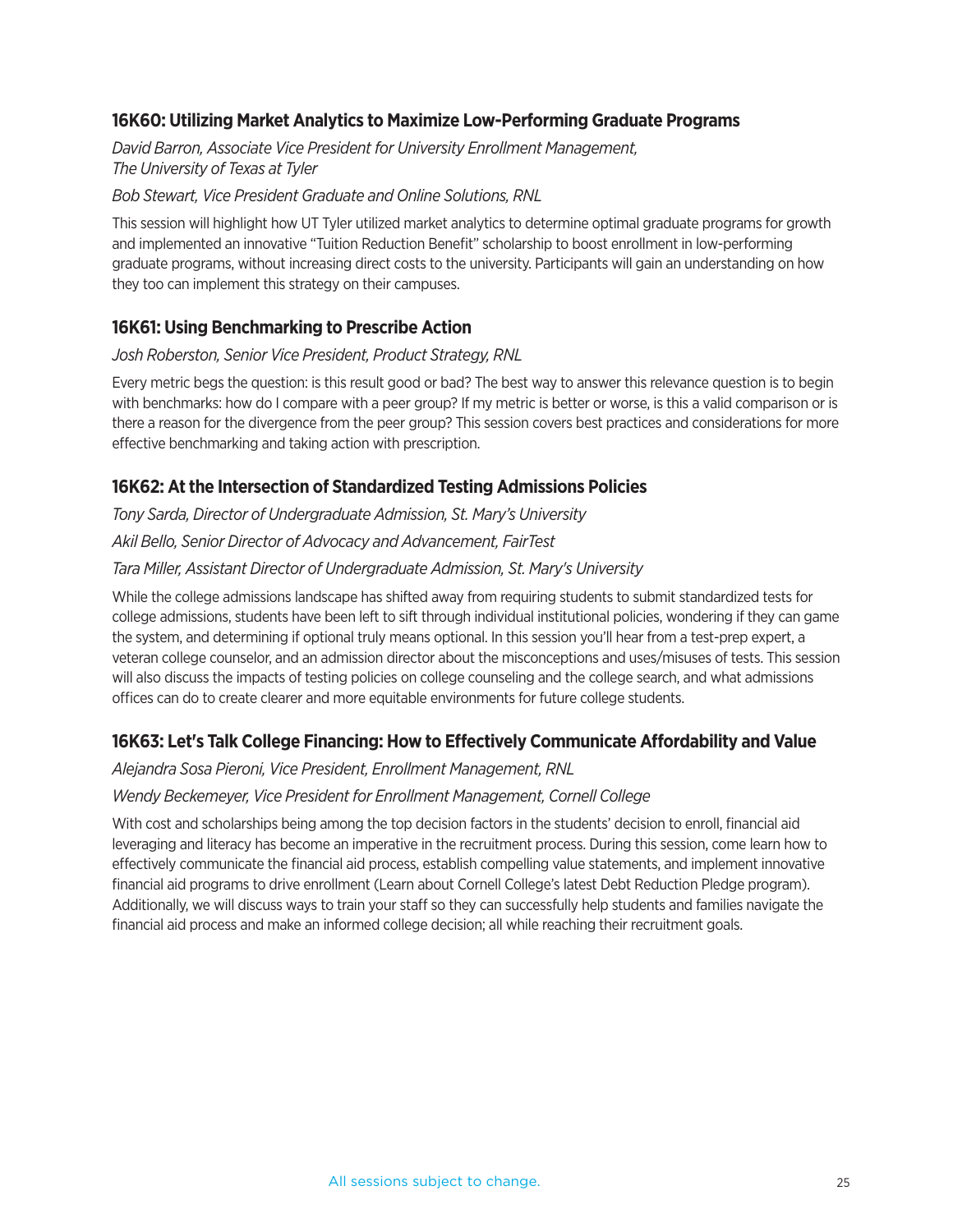# **9:15-9:30 a.m.** Refreshment Break

# **9:30-10:15 a.m.** Concurrent Breakout Sessions

#### **16M50: Retaining Adult Learners in an Online Environment**

*Nathan Carson, Assistant Vice President of Enrollment Management – Online, Oral Roberts* 

Supporting and retaining online learners through strategic processes and employment allocation. Learn how to establish a support system and a retention mindset throughout your organization from application to graduation. Also, identifying and discussing retention factors facing today's online learner will be discussed.

# **16M51: Role of Analytics: Evolution of RNL Modeling**

*Kristin Davis, Associate Vice President, RNL*

*Andrea Gilbert, Senior Vice President, RNL*

Student engagement has changed the modeling game. Come join and learn how RNL is incorporating prospective student interactions from your recruitment efforts to present a more robust behavior analytical predictive model.

#### **16M52: Admissions Staff Engagement in a Remote Workplace**

*Lucy Bourgeault, Director of Admissions, Goddard College*

COVID forced many admissions offices to move their operations to remote work. Learn how one admissions office managed to deepen engagement and ownership for a fully remote team.

#### **16M53: Financial Aid in a Time of Change**

#### *Terrance Harris, Vice President, Strategic Enrollment Management, Cal Poly*

In the last 10 years, students and their families are less willing to borrow as issues as varied as changes in alternative loans, less engagement with learning due to COVID disruptions, and a decrease in the perceived value of education present new challenges for the roll of financial aid packages in encouraging enrollment and meeting diversity and other goals. The best path for a solution is using data and analytics to understand sub-groups better: with a shift away from traditional demographics to include more behavioral and attitudinal sources, we can understand motivations and needs better and act on these learnings.

# **16M54:The Sophomore Slump: Strategies for Supporting and Retaining Second-Year Students**

#### *Julie Tetley, Deputy Head: Curriculum, Registration and Advising and Asst. Professor, The United States Air Force Academy*

Over the past 25 years, colleges across the nation have developed extensive programs to support first-year students and, as a result, have witnessed a rise in first- to second-year retention rates and improved academic engagement of first-year students. But, what about the second-year students? While the "sophomore slump" is not a new phenomenon, institutions of higher learning have begun to pay greater attention to this population by means of increased resources, research, and specialized programs. This session focuses on the characteristics, needs, and issues of second-year students, drawing on various psychosocial and cognitive developmental models, and features the latest sophomore-year research and program best practices from across the nation. Participants will leave with ideas for implementation and knowledge about how to better support second-year students.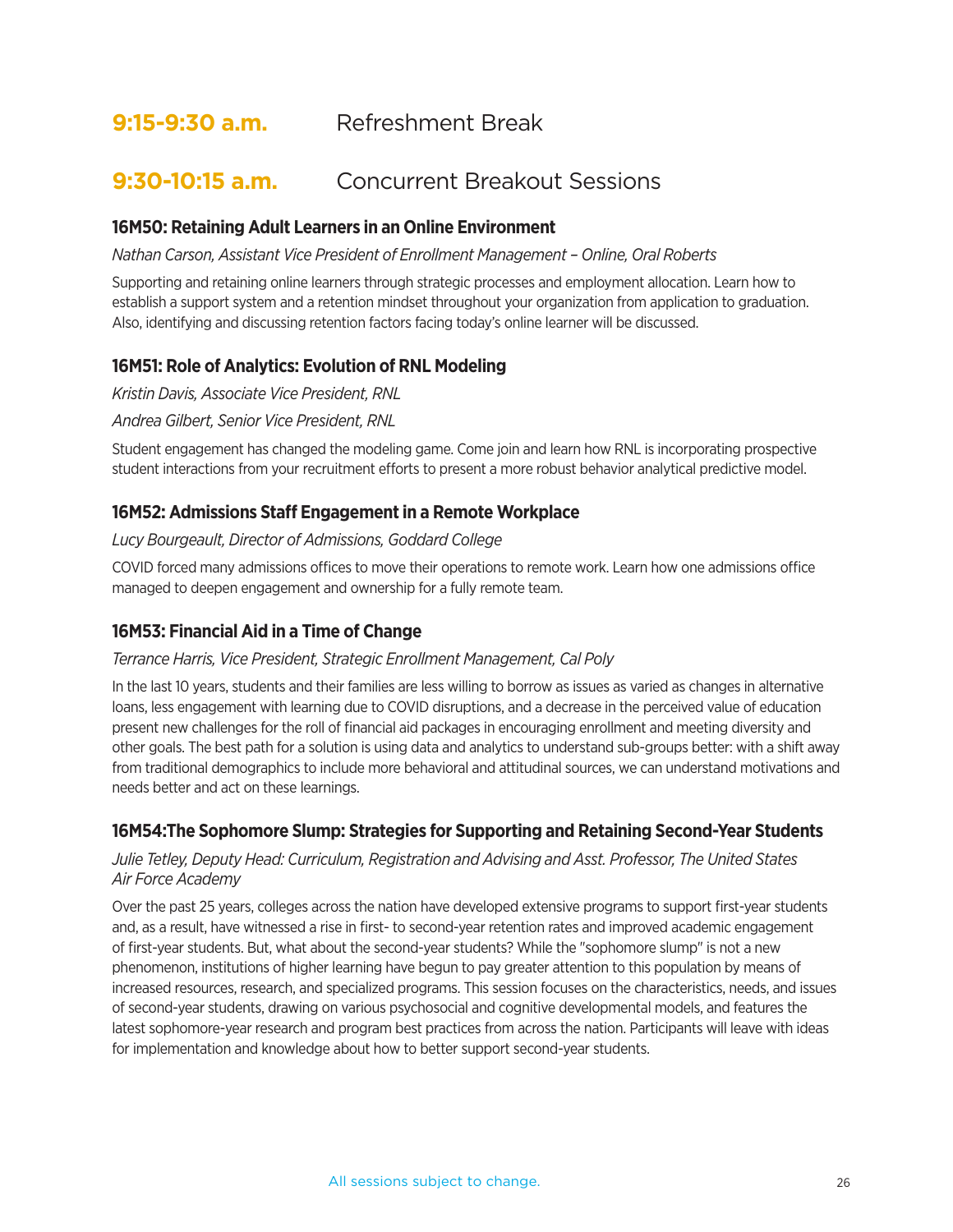# **16M56: Storytelling Through Motivational Data**

#### *Elizabeth Swartz, Director, TRIO Student Support Services, Fitchburg State University*

Do you want to "know" your students? Students' answers to motivational data enable you to not only create case studies of an individual, but to expand outward to encompass whole populations. This session explores micro and macro data that you can use to connect with specific students, detect trends within populations, and bring bespoke surveys of your cohorts to the analytical table.

# **16M57: The 34-Minute Marketing Survival Guide: What Works and What Doesn't**

#### *Stephen Dill, Interim Senior Director of Marketing and Communications, Naropa University*

How do you manage a small marketing team as it evolves to succeed in the new higher ed recruitment environment? There are more social platforms every month, an ever-greater need for more content, the imperative of diversity, equity, and inclusion, and the unavoidable reality that decisions have to be based on data, not instinct or history. Drawing from the collective experiences of working with the marketing teams at five very different colleges, Stephen Dill delivers pragmatic approaches to support a long-term vision for how to create leads and strengthen the brand of any college.

# **16M58: Design for Diversity, Equity, and Inclusion**

*Emily Wood, Director of Instructional Design and Development, RNL*

*Cherron Hoppes, Chief Academic Officer, RNL*

#### *Brian Bourke, Professor, Murray State University*

Online and digital learning has been put to the test during the pandemic. The pivot to remote emergency teaching has opened our eyes to the value of quality course development but more importantly, it has highlighted the need for DEI in all institutional practices. Universal Design for Learning (UDL) is both a lens and a toolkit to promote inclusion and engagement. Its focus on removing barriers can influence our work in marketing, enrollment, student support services, and the learning experience. From our boards and senior leadership to faculty and staff, what are the key conversations on your campus? This session will provide insight and application of UDL across the student lifecycle.

# **16M59: High School Students' and Families' Perceptions of College Financing—Help Them Turn Perceptions into Reality!**

#### *Raquel Bermejo, AVP for Market Research, Undergraduate, RNL*

#### *Darlene Dilley, M.Ed., Associate Provost for Enrollment, Management, Utah Tech University*

We asked nearly 6,500 prospective families and 1,000 high school students about college financing, and we cannot wait to tell you what we learned from their responses!

Join us to learn how your team can use this information to reach, engage, and help prospective families and students with the right information. In this session, we'll unpack the results of two national-level studies and leave you with a better understanding of how you can improve communication with your prospective families and students regarding college financing to help you meet your enrollment and revenue goals.

# **16M60: Beyond the Funnel: Data and Reporting**

#### *Tim Heuer, Director, Enrollment Information and Analysis, Loyola University Chicago*

You know you need research to understand your enrollment marketing plans. Where do you start? This presentation details the core four reports created by Loyola Chicago's Enrollment Research Team. You'll learn how we understand applicants and their website behavior, how we measure marketing success, and how Loyola evaluates the market for new graduate programs.